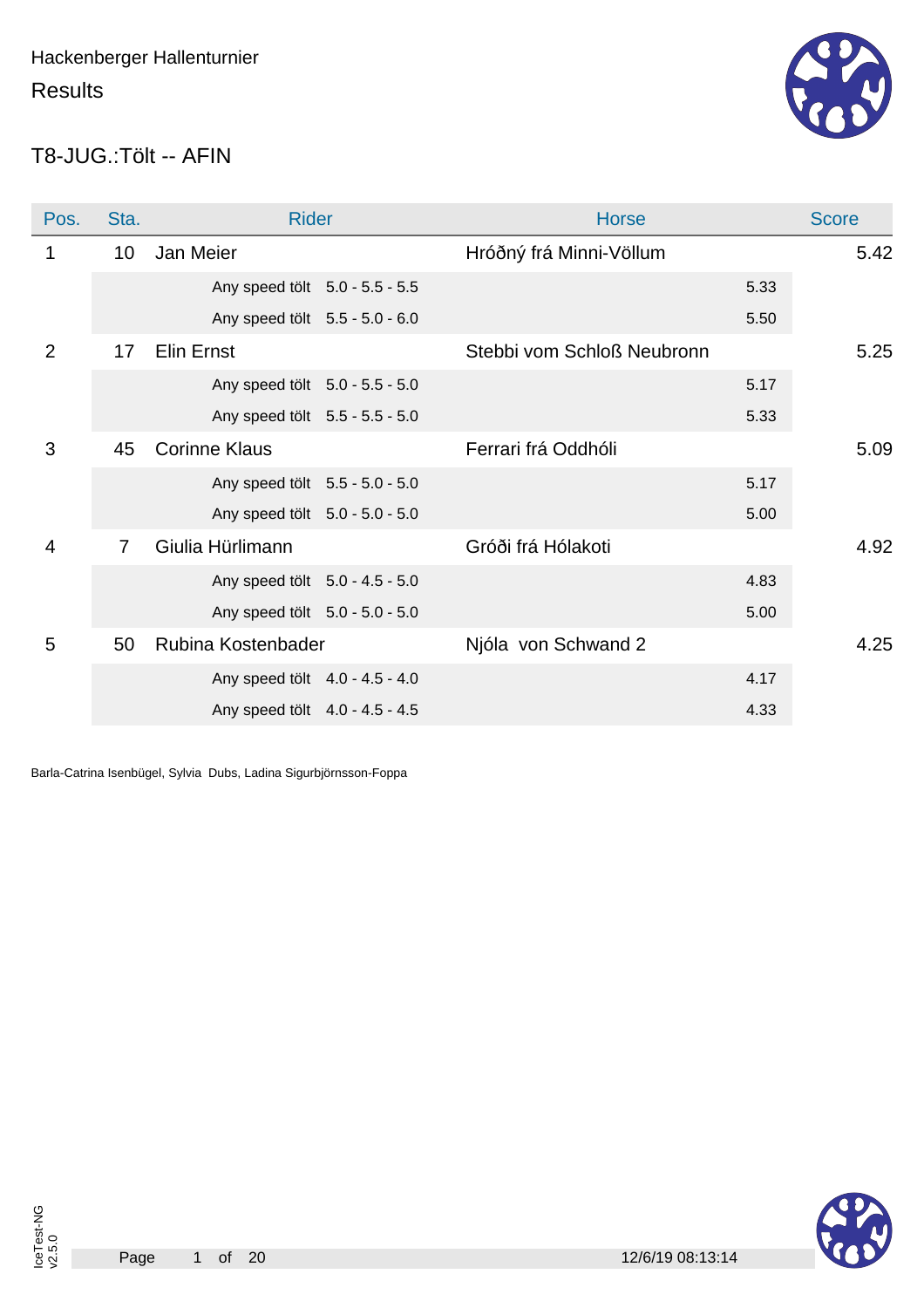### V5-JUG:Four Gait -- AFIN

| Pos.           | Sta.            | <b>Rider</b>                   |                        | <b>Horse</b>               |             | <b>Score</b> |
|----------------|-----------------|--------------------------------|------------------------|----------------------------|-------------|--------------|
| 1              | $9\,$           | Jan Meier                      |                        | Svanur frá Eyri            |             | 5.79         |
|                |                 | Any speed tölt 6.0 - 5.5 - 5.5 |                        |                            | 5.67        |              |
|                |                 |                                | Trot $5.5 - 5.5 - 6.0$ |                            | 5.67        |              |
|                |                 |                                | Walk 6.0 - 6.0 - 6.0   |                            | 6.00        |              |
|                |                 |                                | Canter 6.0 - 6.0 - 5.5 |                            | 5.83        |              |
| $\overline{2}$ | 6               | Rick Hürlimann                 |                        | Spútnik vom Mühlental      |             | 5.04         |
|                |                 | Any speed tölt 4.5 - 4.5 - 5.0 |                        |                            | 4.67        |              |
|                |                 |                                | Trot $5.0 - 5.0 - 5.0$ |                            | 5.00        |              |
|                |                 |                                | Walk 5.5 - 5.5 - 5.0   |                            | 5.33        |              |
|                |                 |                                | Canter 5.5 - 5.0 - 5.0 |                            | 5.17        |              |
| 3              | 37              | <b>Chiara Arnet</b>            |                        | Brella frá Sauðárkróki     |             | 4.79         |
|                |                 | Any speed tölt 4.5 - 4.5 - 4.0 |                        |                            | 4.33        |              |
|                |                 |                                | Trot $5.0 - 5.0 - 4.5$ |                            | 4.83        |              |
|                |                 |                                | Walk 5.0 - 5.0 - 4.5   |                            | 4.83        |              |
|                |                 |                                | Canter 5.0 - 5.5 - 5.0 |                            | 5.17        |              |
| 4              | 33              | Sina Akeret                    |                        | Tumi frá Dalsholti         |             | 3.29         |
|                |                 | Any speed tölt 3.5 - 3.0 - 2.5 |                        |                            | 3.00        |              |
|                |                 |                                | Trot $0.0 - 0.0 - 0.0$ |                            | 0.00        |              |
|                |                 |                                | Walk 5.5 - 5.0 - 5.0   |                            | 5.17        |              |
|                |                 |                                | Canter 5.5 - 5.0 - 4.5 |                            | 5.00        |              |
| 5              | 17 <sup>2</sup> | Elin Ernst                     |                        | Stebbi vom Schloß Neubronn |             | ELIM         |
|                |                 | Any speed tölt 5.5 - 5.5 - 5.0 |                        |                            | 5.33        |              |
|                |                 |                                | Trot 0.0 - 0.0 - 0.0   |                            | <b>ELIM</b> |              |
|                |                 |                                | Walk 0.0 - 0.0 - 0.0   |                            | <b>ELIM</b> |              |
|                |                 |                                | Canter 0.0 - 0.0 - 0.0 |                            | <b>ELIM</b> |              |

Barla-Catrina Isenbügel, Sylvia Dubs, Ladina Sigurbjörnsson-Foppa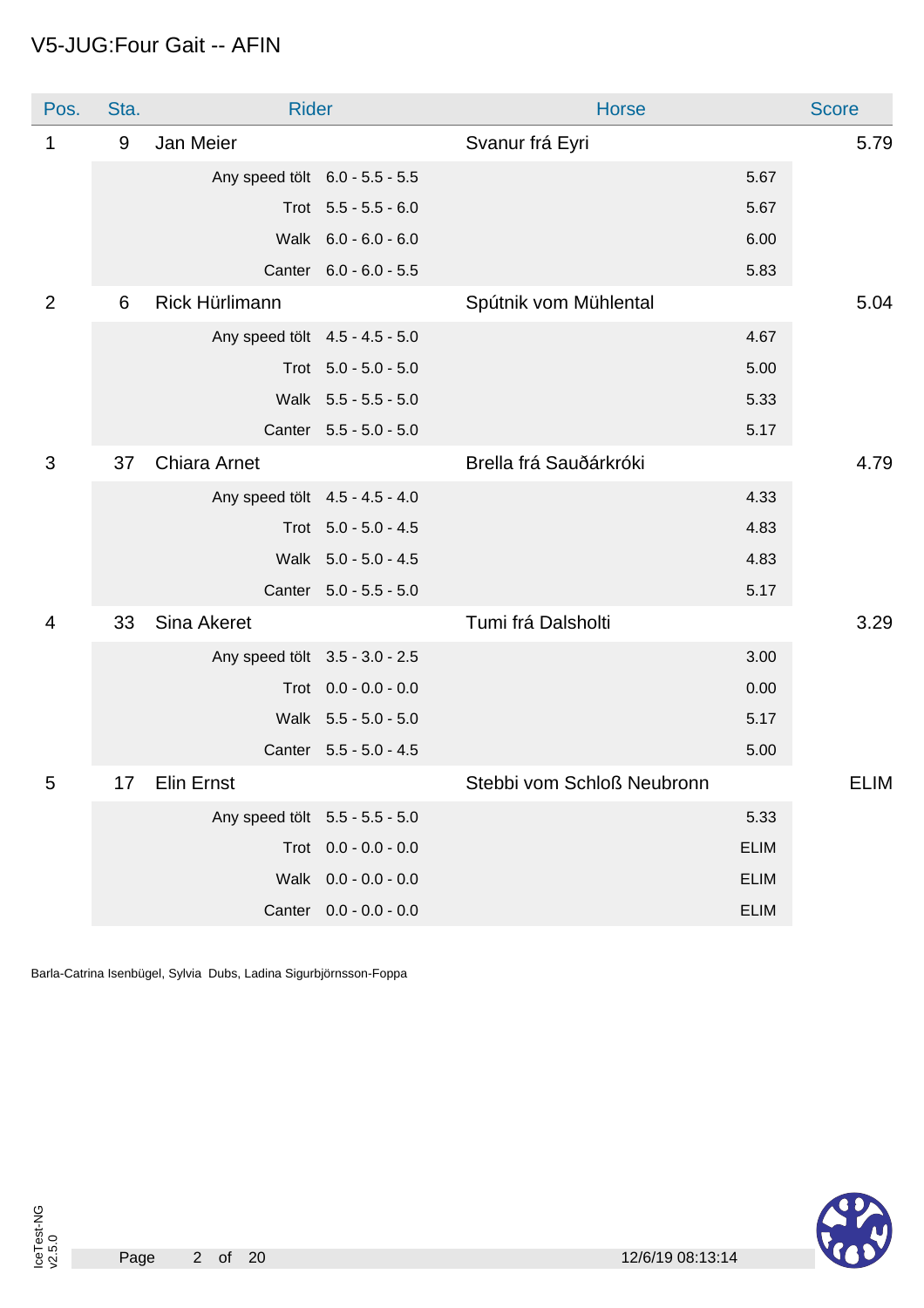### T3:Tölt -- PREL

Islandpferdezentrum Solfaxi AG

| Pos. | Sta.           | <b>Rider</b>                |                   | <b>Horse</b>                |             | <b>Score</b> |             |
|------|----------------|-----------------------------|-------------------|-----------------------------|-------------|--------------|-------------|
|      | $\overline{2}$ | Sandra Zippo                |                   | Partur frá Byggðarhorni     |             | <b>AFIN</b>  | 5.90        |
|      |                | Preliminary                 | $6.0 - 6.0 - 5.7$ |                             | 5.90        |              |             |
| 2    | 36             | Alissa Roth                 |                   | Heljar frá Skeiðvöllum      |             | <b>AFIN</b>  | 5.77        |
|      |                | Preliminary 5.5 - 5.8 - 6.0 |                   |                             | 5.77        |              |             |
| 3    | 71             | Alina Bleichenbacher        |                   | Naggur frá Selfossi         |             | <b>AFIN</b>  | 5.70        |
|      |                | Preliminary 5.8 - 5.5 - 5.8 |                   |                             | 5.70        |              |             |
| 4    | 14             | Max de Vries                |                   | Hespa frá Varmalæk          |             |              | <b>DISQ</b> |
|      |                | Preliminary                 | $0.0 - 0.0 - 0.0$ |                             | <b>DISQ</b> |              |             |
|      | 35             |                             |                   | <del>vom Pfannenstiel</del> |             |              |             |

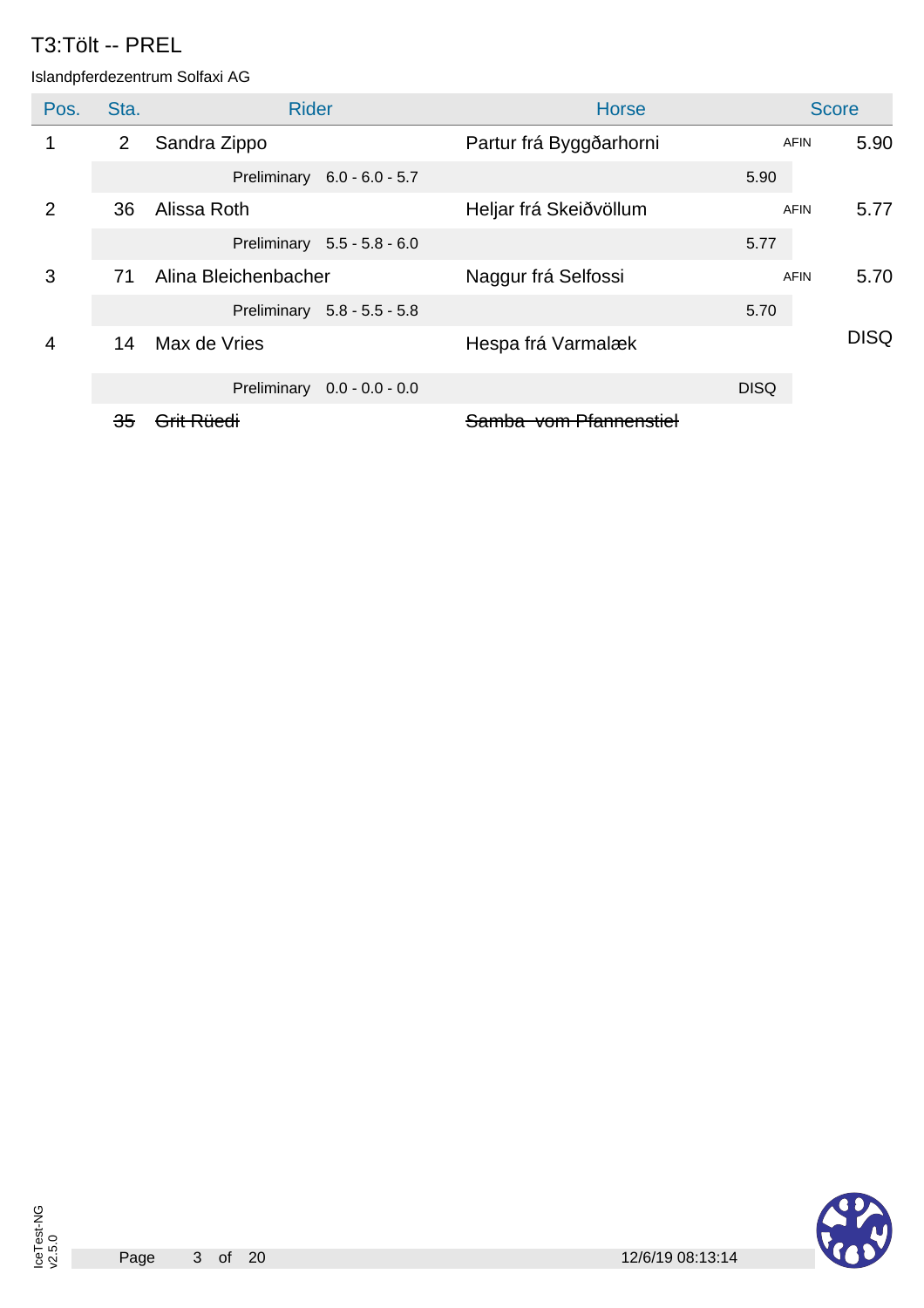### T3:Tölt -- AFIN

Islandpferdezentrum Solfaxi AG

| Pos. | Sta.           | <b>Rider</b>                     |                           | <b>Horse</b>            |      | <b>Score</b> |
|------|----------------|----------------------------------|---------------------------|-------------------------|------|--------------|
| 1    | 36             | Alissa Roth                      |                           | Heljar frá Skeiðvöllum  |      | 6.16         |
|      |                |                                  | Slow tölt 5.5 - 6.0 - 6.0 |                         | 5.83 |              |
|      |                | Lengthen Strides 6.5 - 6.5 - 6.0 |                           |                         | 6.33 |              |
|      |                |                                  | Fast tölt 6.5 - 6.0 - 6.5 |                         | 6.33 |              |
| 2    | 71             | Alina Bleichenbacher             |                           | Naggur frá Selfossi     |      | 5.44         |
|      |                |                                  | Slow tölt 5.0 - 5.5 - 5.5 |                         | 5.33 |              |
|      |                | Lengthen Strides 5.5 - 5.0 - 6.0 |                           |                         | 5.50 |              |
|      |                |                                  | Fast tölt 5.5 - 5.0 - 6.0 |                         | 5.50 |              |
| 3    | $\overline{2}$ | Sandra Zippo                     |                           | Partur frá Byggðarhorni |      | 5.33         |
|      |                |                                  | Slow tölt 6.0 - 6.0 - 4.5 |                         | 5.50 |              |
|      |                | Lengthen Strides 6.0 - 5.5 - 4.5 |                           |                         | 5.33 |              |
|      |                |                                  | Fast tölt 6.0 - 5.0 - 4.5 |                         | 5.17 |              |

Barla-Catrina Isenbügel, Sylvia Dubs, Ladina Sigurbjörnsson-Foppa

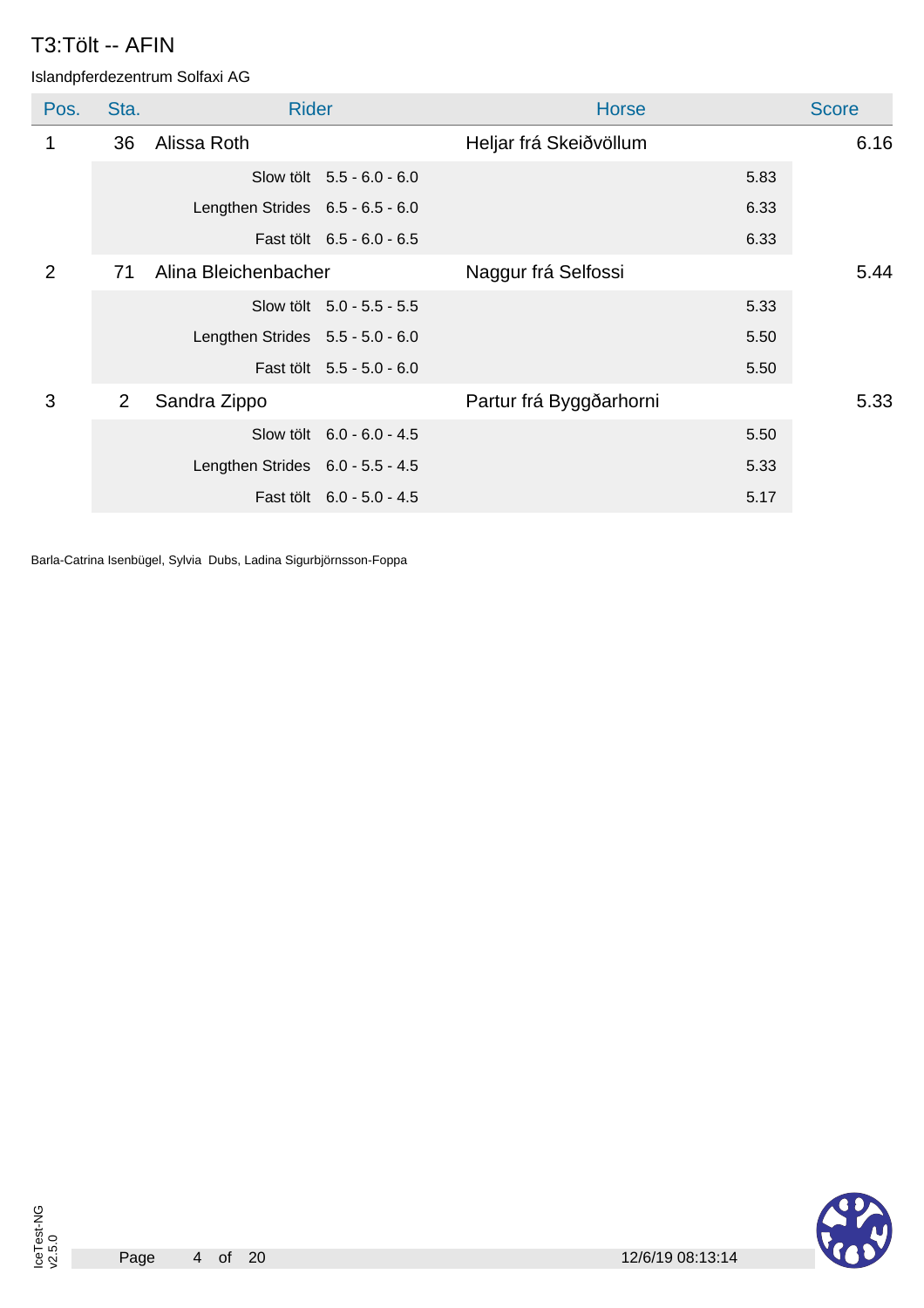### T5:Tölt -- PREL

### Wirth Mode

| Pos.           | Sta.            | <b>Rider</b>                | <b>Horse</b>              | <b>Score</b> |      |
|----------------|-----------------|-----------------------------|---------------------------|--------------|------|
| 1              | 34              | Grit Rüedi                  | Gleði frá Seljatungu      | <b>AFIN</b>  | 5.97 |
|                |                 | Preliminary 6.3 - 5.8 - 5.8 |                           | 5.97         |      |
| $\overline{2}$ | 12 <sup>2</sup> | <b>Mathias Meier</b>        | Dagrún vom Hulmenhof      | <b>AFIN</b>  | 5.63 |
|                |                 | Preliminary 5.3 - 5.8 - 5.8 |                           | 5.63         |      |
| $\overline{2}$ | 65              | <b>Barbara Meier</b>        | Ásmundur von Plarenga     | <b>AFIN</b>  | 5.63 |
|                |                 | Preliminary 5.8 - 5.3 - 5.8 |                           | 5.63         |      |
| 4              | 20              | Mirjam Ambass               | Kvistur von Mutzmalen     | <b>AFIN</b>  | 5.03 |
|                |                 | Preliminary 5.3 - 5.0 - 4.8 |                           | 5.03         |      |
| 5              | 38              | Claudia Graf                | Reindís vom Rheinblickhof | <b>AFIN</b>  | 4.93 |
|                |                 | Preliminary 5.0 - 5.0 - 4.8 |                           | 4.93         |      |
| 5              | 40              | Anita Hartmann              | Mímir frá Oddgeirshólum 4 | <b>AFIN</b>  | 4.93 |
|                |                 | Preliminary 4.5 - 5.0 - 5.3 |                           | 4.93         |      |
| $\overline{7}$ | 56              | Michaela Schwab-Hardegger   | Auðdís frá Ketilsstöðum   |              | 4.47 |
|                |                 | Preliminary 4.8 - 4.3 - 4.3 |                           | 4.47         |      |
| 8              | 55              | Annina Landwehr             | Líf frá Langholti II      |              | 4.33 |
|                |                 | Preliminary 4.0 - 5.0 - 4.0 |                           | 4.33         |      |
| $9$            | 29              | Alex Stöferle               | Austri frá Brú            |              | 4.20 |
|                |                 | Preliminary 4.3 - 4.0 - 4.3 |                           | 4.20         |      |
| 10             | 32              | Sarah Stöferle              | Sandur fra Canada         |              | 4.10 |
|                |                 | Preliminary 4.3 - 4.0 - 4.0 |                           | 4.10         |      |
|                | 47              | <b>Valeria Frischknecht</b> | Vaskur von Vatlaboe       |              |      |
|                | 57              | Nicole Elsasser             | Fjörður frá Flugumýri II  |              |      |

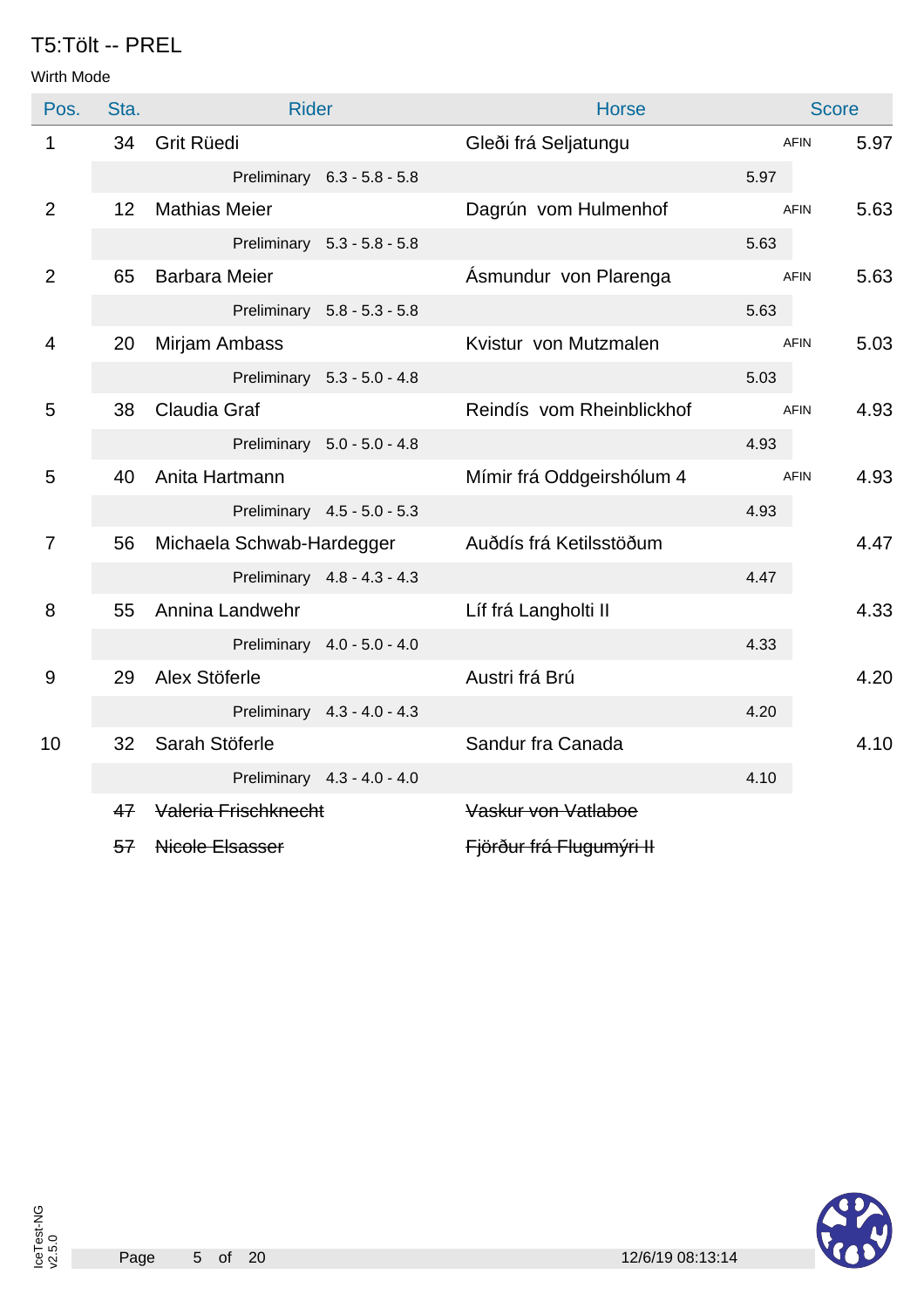## T5:Tölt -- AFIN

#### Wirth Mode

| Pos.           | Sta. | <b>Rider</b>                     |                           | <b>Horse</b>              |      | <b>Score</b> |
|----------------|------|----------------------------------|---------------------------|---------------------------|------|--------------|
| 1              | 34   | Grit Rüedi                       |                           | Gleði frá Seljatungu      |      | 6.09         |
|                |      |                                  | Slow tölt 6.0 - 6.5 - 7.0 |                           | 6.50 |              |
|                |      | Lengthen Strides 6.5 - 5.5 - 5.0 |                           |                           | 5.67 |              |
| $\overline{2}$ | 65   | <b>Barbara Meier</b>             |                           | Asmundur von Plarenga     |      | 5.75         |
|                |      |                                  | Slow tölt 6.0 - 5.5 - 6.0 |                           | 5.83 |              |
|                |      | Lengthen Strides 6.0 - 5.5 - 5.5 |                           |                           | 5.67 |              |
| 3              | 12   | <b>Mathias Meier</b>             |                           | Dagrún vom Hulmenhof      |      | 5.67         |
|                |      |                                  | Slow tölt 5.5 - 5.5 - 5.5 |                           | 5.50 |              |
|                |      | Lengthen Strides 6.0 - 5.5 - 6.0 |                           |                           | 5.83 |              |
| $\overline{4}$ | 20   | Mirjam Ambass                    |                           | Kvistur von Mutzmalen     |      | 5.17         |
|                |      |                                  | Slow tölt 5.5 - 5.5 - 5.0 |                           | 5.33 |              |
|                |      | Lengthen Strides 5.0 - 4.5 - 5.5 |                           |                           | 5.00 |              |
| 4              | 38   | Claudia Graf                     |                           | Reindís vom Rheinblickhof |      | 5.17         |
|                |      |                                  | Slow tölt 5.0 - 5.5 - 4.5 |                           | 5.00 |              |
|                |      | Lengthen Strides 5.5 - 5.5 - 5.0 |                           |                           | 5.33 |              |
| 6              | 40   | Anita Hartmann                   |                           | Mímir frá Oddgeirshólum 4 |      | 5.00         |
|                |      |                                  | Slow tölt 5.0 - 5.0 - 5.0 |                           | 5.00 |              |
|                |      | Lengthen Strides 5.0 - 5.0 - 5.0 |                           |                           | 5.00 |              |

Barla-Catrina Isenbügel, Sylvia Dubs, Ladina Sigurbjörnsson-Foppa

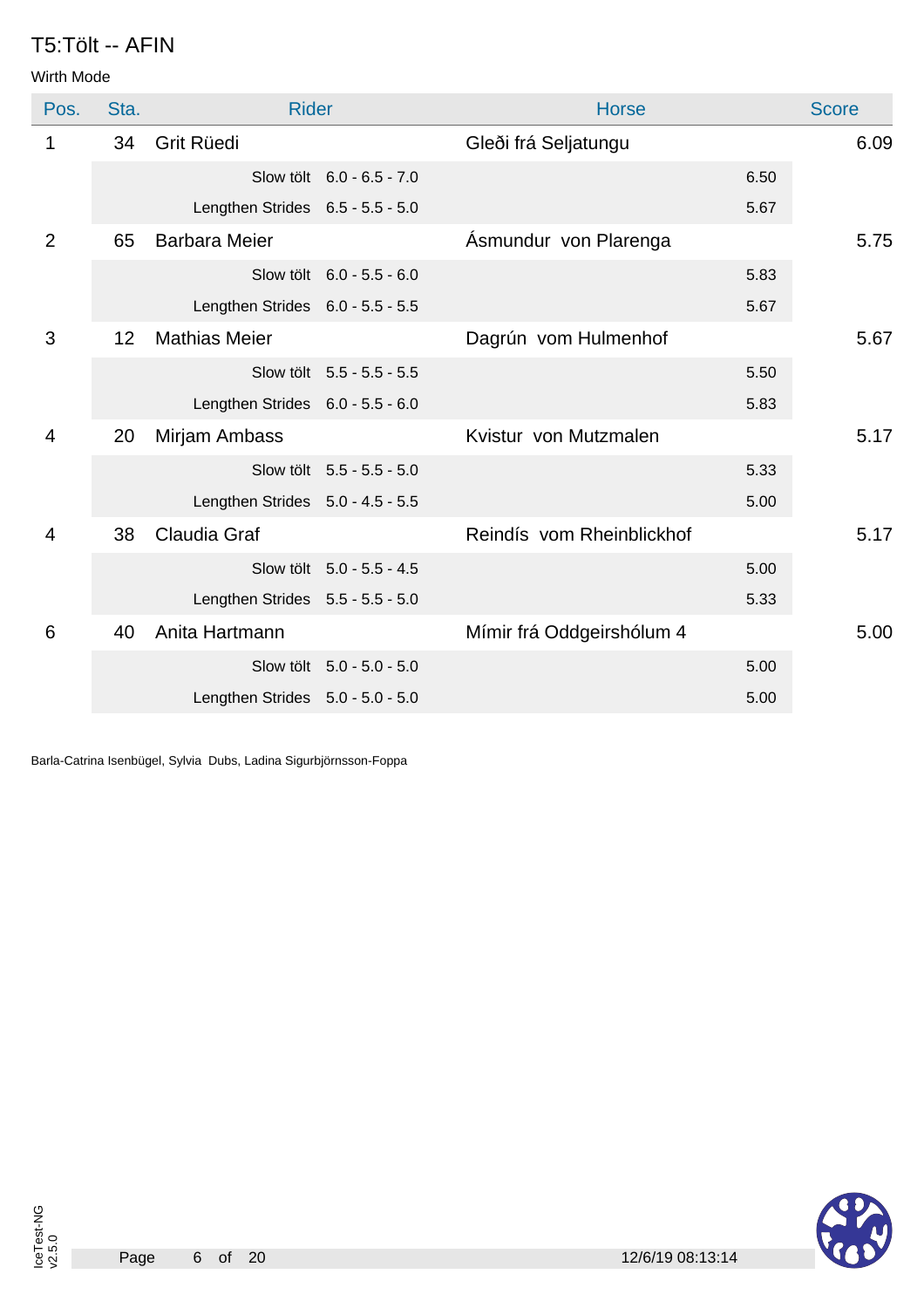### T6:Tölt -- PREL

LitlaHest

| Pos.           | Sta.           | <b>Rider</b>                | <b>Horse</b>                |             | <b>Score</b> |
|----------------|----------------|-----------------------------|-----------------------------|-------------|--------------|
| 1              | 11             | Andrea Vetter Meier         | Hula frá Hrísdal            | <b>AFIN</b> | 6.43         |
|                |                | Preliminary 6.5 - 6.5 - 6.3 |                             | 6.43        |              |
| $\overline{2}$ | 42             | Susanne Walter              | Alviðra frá Feti            | <b>AFIN</b> | 5.77         |
|                |                | Preliminary 6.0 - 5.5 - 5.8 |                             | 5.77        |              |
| 3              | 26             | <b>Fides Perdrizat</b>      | Litli-Stjarni frá Ferjukoti | <b>AFIN</b> | 5.03         |
|                |                | Preliminary 5.3 - 5.0 - 4.8 |                             | 5.03        |              |
| $\overline{4}$ | $\overline{4}$ | Ramona Natale               | Nunna frá Velli II          | <b>AFIN</b> | 4.43         |
|                |                | Preliminary 5.0 - 4.0 - 4.3 |                             | 4.43        |              |
| 5              | 41             | Sarah Wyck                  | Klara vom Rittershof        | <b>AFIN</b> | 4.33         |
|                |                | Preliminary 4.0 - 5.0 - 4.0 |                             | 4.33        |              |
| 6              | 3              | Nadine Hürlimann            | Gróði frá Hólakoti          | <b>AFIN</b> | 4.27         |
|                |                | Preliminary 4.3 - 5.0 - 3.5 |                             | 4.27        |              |
| $\overline{7}$ | 5              | Franziska Bengtsson         | Gletta vom Brandenbüsch     |             | 4.20         |
|                |                | Preliminary 4.0 - 4.3 - 4.3 |                             | 4.20        |              |
| 8              | 51             | Céline Rhiner               | Jónína vom Eisbach          |             | 3.00         |
|                |                | Preliminary 3.0 - 3.0 - 3.0 |                             | 3.00        |              |

Barla-Catrina Isenbügel, Ladina Sigurbjörnsson-Foppa, Sylvia Dubs

Page

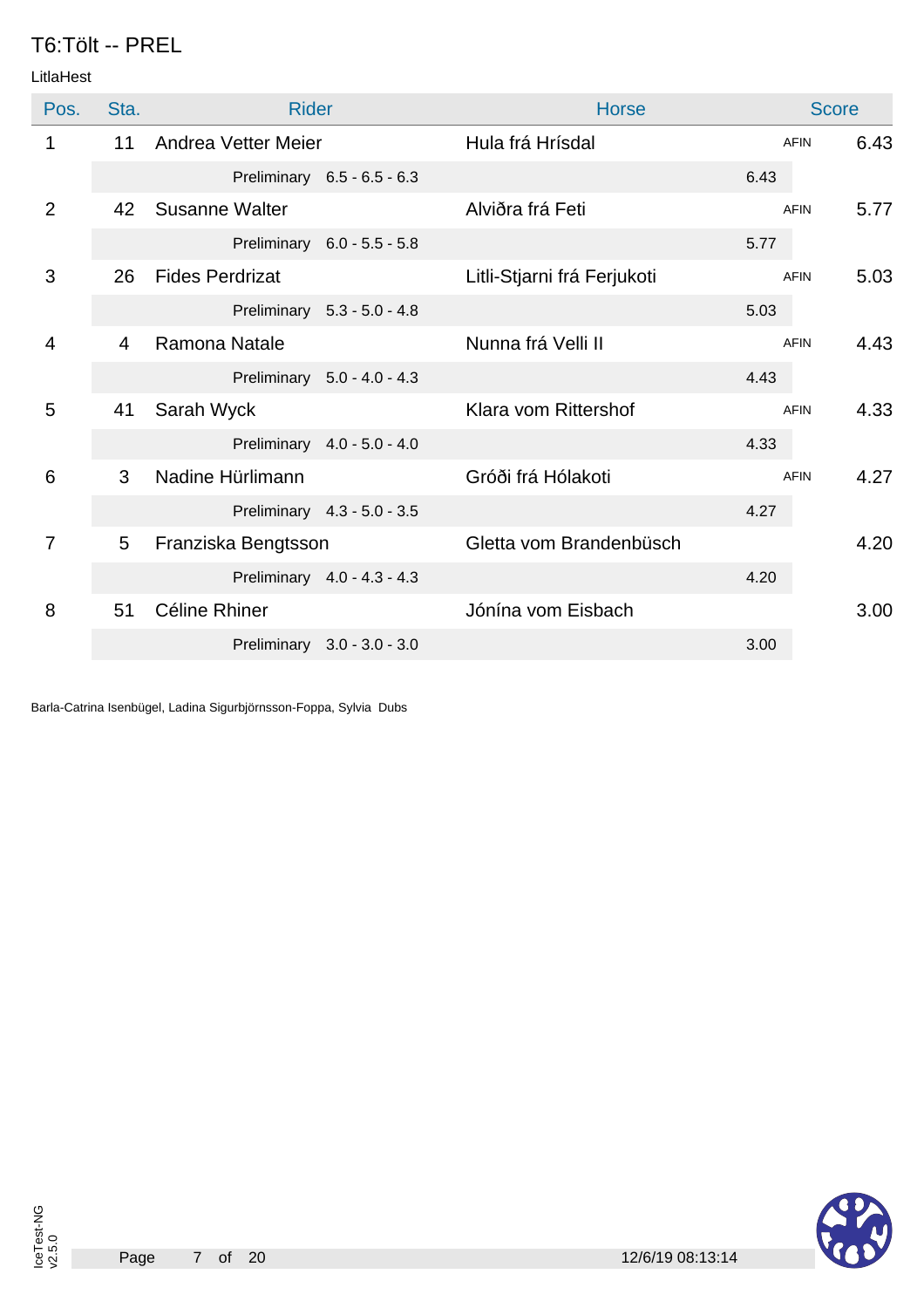## T6:Tölt -- AFIN

#### LitlaHest

| Pos.           | Sta.           | <b>Rider</b>                   |                            | <b>Horse</b>                |             | <b>Score</b> |
|----------------|----------------|--------------------------------|----------------------------|-----------------------------|-------------|--------------|
| 1              | 42             | <b>Susanne Walter</b>          |                            | Alviðra frá Feti            |             | 5.92         |
|                |                | Any speed tölt 6.0 - 5.5 - 5.5 |                            |                             | 5.67        |              |
|                |                |                                | Loose rein 6.5 - 6.0 - 6.0 |                             | 6.17        |              |
| $\overline{2}$ | 3              | Nadine Hürlimann               |                            | Gróði frá Hólakoti          |             | 5.50         |
|                |                | Any speed tölt 5.5 - 5.0 - 5.5 |                            |                             | 5.33        |              |
|                |                |                                | Loose rein 6.0 - 5.0 - 6.0 |                             | 5.67        |              |
| 3              | 41             | Sarah Wyck                     |                            | Klara vom Rittershof        |             | 5.25         |
|                |                | Any speed tölt 5.0 - 5.5 - 4.5 |                            |                             | 5.00        |              |
|                |                |                                | Loose rein 5.5 - 5.5 - 5.5 |                             | 5.50        |              |
| 4              | 26             | <b>Fides Perdrizat</b>         |                            | Litli-Stjarni frá Ferjukoti |             | 5.17         |
|                |                | Any speed tölt 5.0 - 5.5 - 5.0 |                            |                             | 5.17        |              |
|                |                |                                | Loose rein 5.5 - 5.0 - 5.0 |                             | 5.17        |              |
| 5              | $\overline{4}$ | Ramona Natale                  |                            | Nunna frá Velli II          |             | <b>DISQ</b>  |
|                |                | Any speed tölt 4.5 - 4.5 - 4.5 |                            |                             | 4.50        |              |
|                |                |                                | Loose rein 0.0 - 0.0 - 0.0 |                             | <b>DISQ</b> |              |
|                | $+4$           | <b>Andrea Vetter Meier</b>     |                            | Hula frá Hrísdal            |             |              |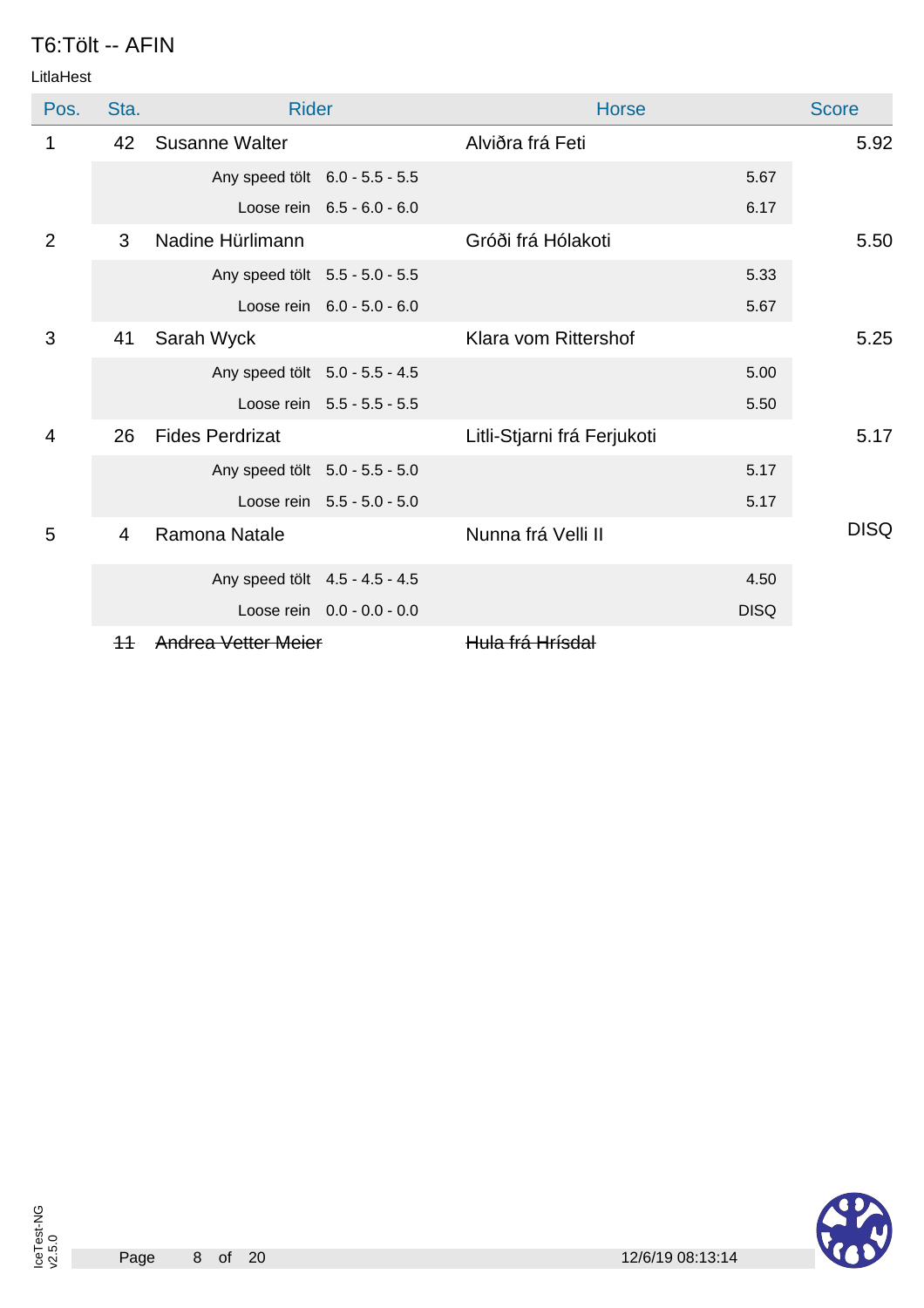### T8:Tölt -- PREL

#### Raiffeisenbank am Bichelsee

| Pos.           | Sta. | <b>Rider</b>            |                             | <b>Horse</b>                 |      | <b>Score</b> |      |
|----------------|------|-------------------------|-----------------------------|------------------------------|------|--------------|------|
| 1              | 34   | <b>Grit Rüedi</b>       |                             | Gleði frá Seljatungu         |      | <b>AFIN</b>  | 6.53 |
|                |      |                         | Preliminary 6.3 - 6.5 - 6.8 |                              | 6.53 |              |      |
| $\overline{2}$ | 18   | Eve Kessler             |                             | Hektor frá Skeiðvöllum       |      | <b>AFIN</b>  | 5.87 |
|                |      |                         | Preliminary 5.8 - 5.8 - 6.0 |                              | 5.87 |              |      |
| 3              | 59   | <b>Heidi Eugster</b>    |                             | Ögmundur frá Ketilsstöðum    |      | <b>AFIN</b>  | 5.77 |
|                |      |                         | Preliminary 5.5 - 5.8 - 6.0 |                              | 5.77 |              |      |
| 4              | 46   | Leonie Bard             |                             | Samtíð frá Ketilsstöðum      |      | <b>AFIN</b>  | 5.70 |
|                |      |                         | Preliminary 5.3 - 5.8 - 6.0 |                              | 5.70 |              |      |
| 4              | 60   | Valeska Lehmann         |                             | Seiður frá Finnsstaðaholti   |      | <b>AFIN</b>  | 5.70 |
|                |      |                         | Preliminary 5.3 - 5.5 - 6.3 |                              | 5.70 |              |      |
| 6              | 19   | <b>Susanne Meyer</b>    |                             | Snarfari vom Barghof         |      | <b>AFIN</b>  | 5.60 |
|                |      |                         | Preliminary 5.5 - 5.8 - 5.5 |                              | 5.60 |              |      |
| 6              | 67   | Céline Nussbaum         |                             | Skári vom Neckertal          |      | <b>AFIN</b>  | 5.60 |
|                |      |                         | Preliminary 5.5 - 5.5 - 5.8 |                              | 5.60 |              |      |
| 8              | 17   | <b>Elin Ernst</b>       |                             | Stebbi vom Schloß Neubronn   |      | <b>AFIN</b>  | 5.50 |
|                |      |                         | Preliminary 5.5 - 5.5 - 5.5 |                              | 5.50 |              |      |
| 9              | 66   | Lucius Tamm             |                             | Ópera frá Stóra-Ási          |      | <b>BFIN</b>  | 5.43 |
|                |      |                         | Preliminary 5.3 - 5.5 - 5.5 |                              | 5.43 |              |      |
| 9              | 70   | <b>Barbara Meier</b>    |                             | Mýra vom Wydental            |      | <b>BFIN</b>  | 5.43 |
|                |      |                         | Preliminary 5.5 - 5.0 - 5.8 |                              | 5.43 |              |      |
| 11             | 21   | Antonia Hehli           |                             | Óskadís vom Röschbacherhof   |      | <b>BFIN</b>  | 5.27 |
|                |      |                         | Preliminary 5.5 - 5.0 - 5.3 |                              | 5.27 |              |      |
| 12             | 10   | Jan Meier               |                             | Hróðný frá Minni-Völlum      |      | <b>AFIN</b>  | 5.20 |
|                |      |                         | Preliminary 6.0 - 4.8 - 4.8 |                              | 5.20 |              |      |
| 12             | 39   | <b>Katharina Walter</b> |                             | Sigur frá Árbæjarhjáleigu II |      | <b>BFIN</b>  | 5.20 |
|                |      |                         | Preliminary 5.8 - 4.5 - 5.3 |                              | 5.20 |              |      |
| 14             | 24   | <b>Claudia Pulver</b>   |                             | Kvikur von Sólbakka          |      | <b>BFIN</b>  | 5.00 |
|                |      |                         | Preliminary 5.0 - 5.0 - 5.0 |                              | 5.00 |              |      |
| 15             | 25   | Miriam Hunziker Roseng  |                             | Diljá Schlössl               |      |              | 4.93 |
|                |      |                         | Preliminary 5.0 - 5.5 - 4.3 |                              | 4.93 |              |      |

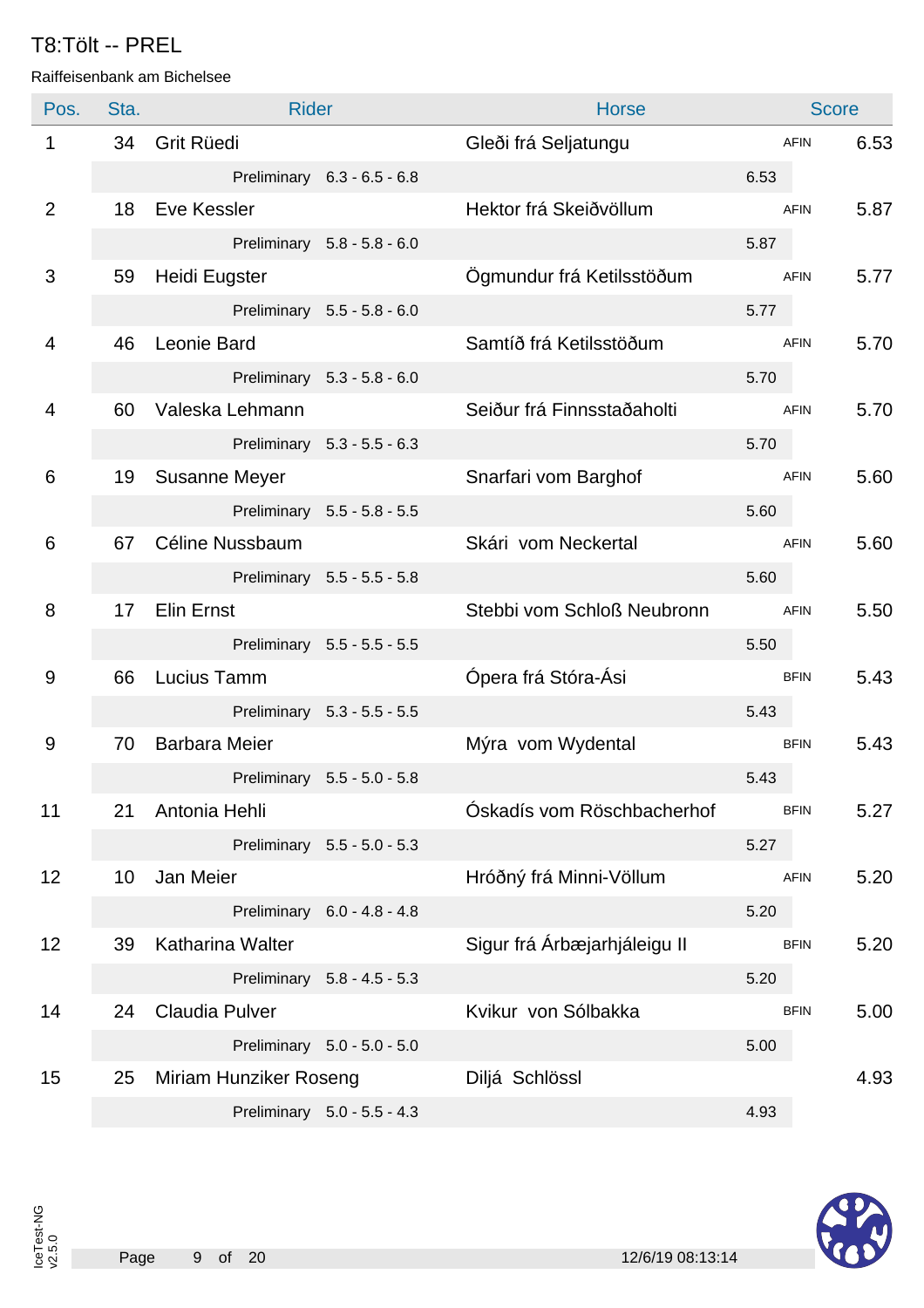| 15 | 54             | <b>Yamina Wouters</b> |                             | Nökkvadís vom Wydental   |      |             | 4.93 |
|----|----------------|-----------------------|-----------------------------|--------------------------|------|-------------|------|
|    |                |                       | Preliminary 4.8 - 5.0 - 5.0 |                          | 4.93 |             |      |
| 17 | 44             | Andrea Niederer       |                             | Silfrún vom Panoramahof  |      |             | 4.87 |
|    |                |                       | Preliminary 5.3 - 4.3 - 5.0 |                          | 4.87 |             |      |
| 18 | 53             | Silvia Geiger         |                             | Sómi frá Akranesi        |      |             | 4.83 |
|    |                |                       | Preliminary 4.5 - 5.0 - 5.0 |                          | 4.83 |             |      |
| 18 | 72             | Karen Kimmeier        |                             | Erfðaprins frá Brú       |      |             | 4.83 |
|    |                |                       | Preliminary 5.0 - 5.5 - 4.0 |                          | 4.83 |             |      |
| 20 | $\overline{7}$ | Giulia Hürlimann      |                             | Gróði frá Hólakoti       |      | <b>AFIN</b> | 4.77 |
|    |                |                       | Preliminary 4.8 - 5.0 - 4.5 |                          | 4.77 |             |      |
| 21 | 32             | Sarah Stöferle        |                             | Sandur fra Canada        |      |             | 4.70 |
|    |                |                       | Preliminary 4.8 - 4.8 - 4.5 |                          | 4.70 |             |      |
| 22 | 29             | Alex Stöferle         |                             | Austri frá Brú           |      |             | 4.67 |
|    |                |                       | Preliminary 4.5 - 5.0 - 4.5 |                          | 4.67 |             |      |
| 22 | 45             | <b>Corinne Klaus</b>  |                             | Ferrari frá Oddhóli      |      | <b>AFIN</b> | 4.67 |
|    |                |                       | Preliminary 5.0 - 4.5 - 4.5 |                          | 4.67 |             |      |
| 24 | 13             | Laura Peuckert        |                             | Drakt frá Grenstanga     |      |             | 4.60 |
|    |                |                       | Preliminary 4.5 - 4.3 - 5.0 |                          | 4.60 |             |      |
| 24 | 52             | <b>Tanya Rhiner</b>   |                             | Hnysa von Schwand 2      |      |             | 4.60 |
|    |                |                       | Preliminary 4.8 - 4.5 - 4.5 |                          | 4.60 |             |      |
| 26 | 4              | Ramona Natale         |                             | Nunna frá Velli II       |      |             | 4.47 |
|    |                |                       | Preliminary 4.3 - 4.8 - 4.3 |                          | 4.47 |             |      |
| 27 | 50             | Rubina Kostenbader    |                             | Njóla von Schwand 2      |      | <b>AFIN</b> | 4.30 |
|    |                |                       | Preliminary 4.3 - 4.3 - 4.3 |                          | 4.30 |             |      |
| 28 | 15             | <b>Rebecca Wirth</b>  |                             | Glampi von Hesta-Kykki   |      |             | 4.00 |
|    |                |                       | Preliminary 4.5 - 4.5 - 3.0 |                          | 4.00 |             |      |
| 29 | 37             | <b>Chiara Arnet</b>   |                             | Brella frá Sauðárkróki   |      |             | 3.87 |
|    |                |                       | Preliminary 4.3 - 4.3 - 3.0 |                          | 3.87 |             |      |
| 30 | 22             | Tanja Schellenberg    |                             | Lúsía frá Höskuldsstöðum |      |             | 3.53 |
|    |                |                       | Preliminary 4.3 - 3.5 - 2.8 |                          | 3.53 |             |      |
| 31 | 28             | Sandra Reinhart       |                             | Röskur vom Wiesenhof     |      |             | 3.43 |
|    |                |                       | Preliminary 3.5 - 4.0 - 2.8 |                          | 3.43 |             |      |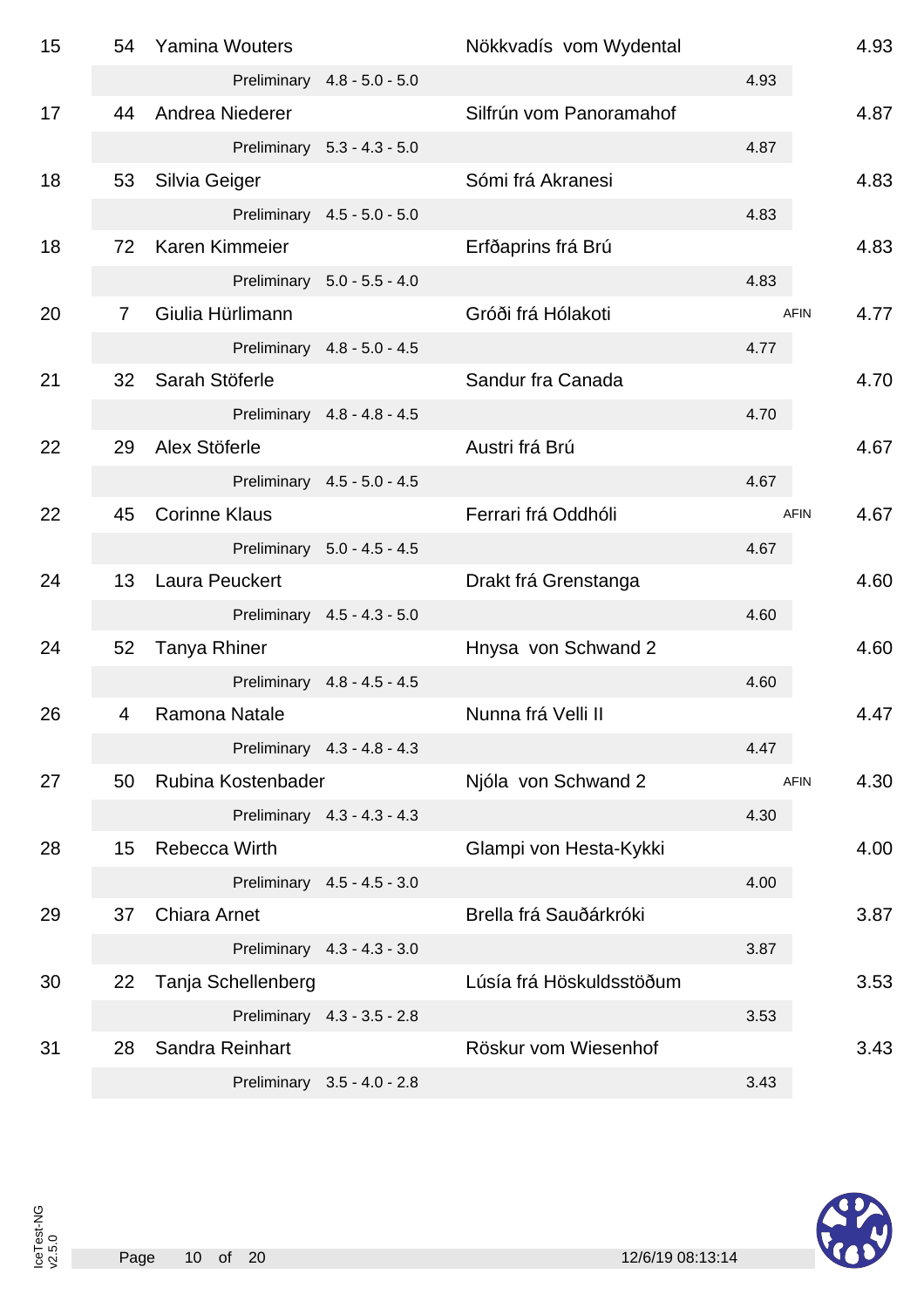| 31 |     | 30 Bertschi Sophie          | Vikur frá Varmadal   |      | 3.43 |
|----|-----|-----------------------------|----------------------|------|------|
|    |     | Preliminary 4.0 - 3.8 - 2.5 |                      | 3.43 |      |
|    | 8   | Andrea Herrmann             | Lúkas vom Kronshof   |      |      |
|    | 46. | Céline Betz                 | Flugnir vom Wydental |      |      |
|    | 48  | Barbara Meier               | Jói vom Wydental     |      |      |
|    |     | Céline Nussbaum             | Snarpur frá Hólakoti |      |      |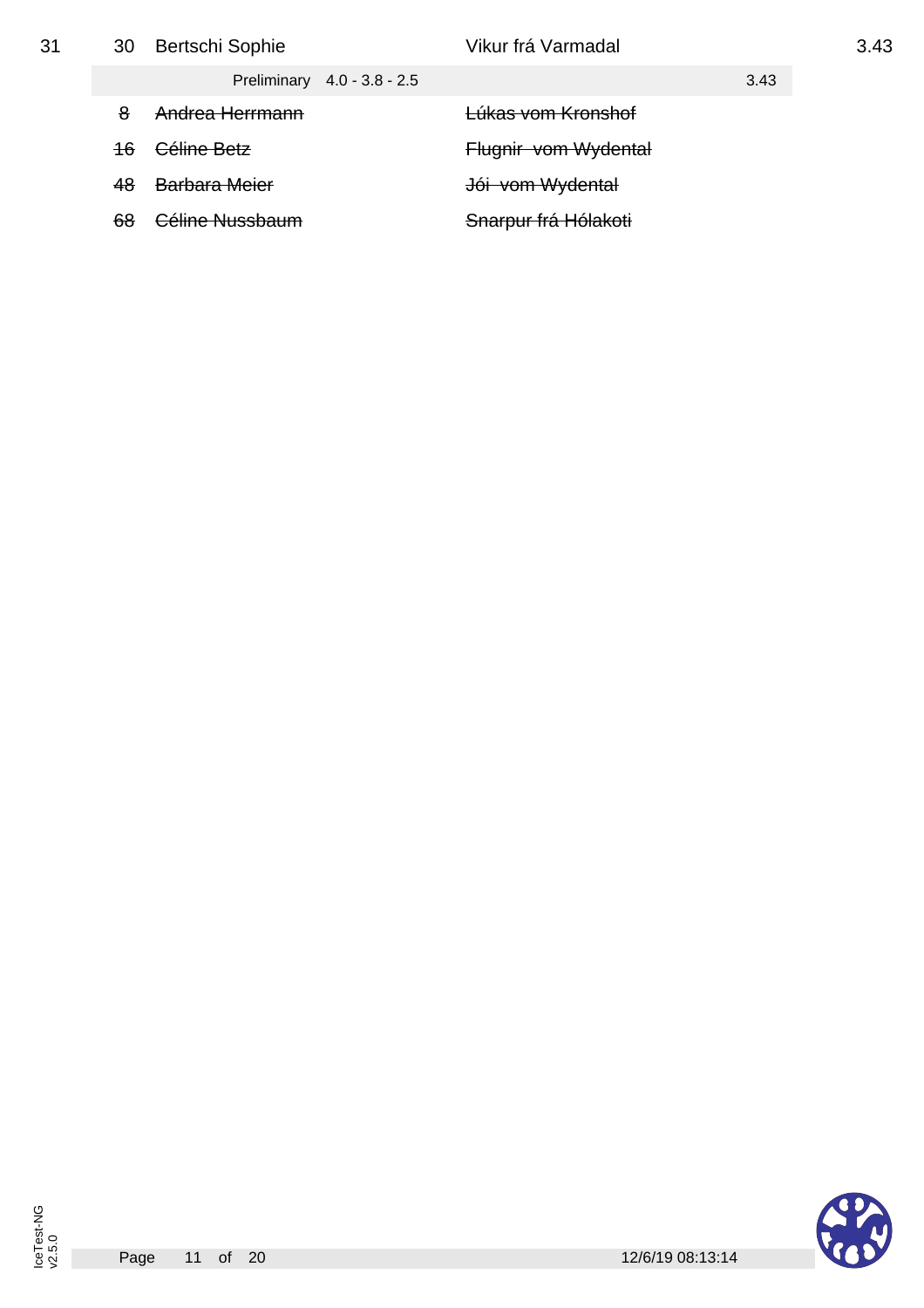### T8:Tölt -- BFIN

Raiffeisenbank am Bichelsee

| Pos. | Sta. | <b>Rider</b>                   | <b>Horse</b>                 |      | <b>Score</b> |
|------|------|--------------------------------|------------------------------|------|--------------|
| 1    | 66   | Lucius Tamm                    | Ópera frá Stóra-Ási          |      | 5.42         |
|      |      | Any speed tölt 5.5 - 5.5 - 5.0 |                              | 5.33 |              |
|      |      | Any speed tölt 5.5 - 5.5 - 5.5 |                              | 5.50 |              |
| 1    | 70   | <b>Barbara Meier</b>           | Mýra vom Wydental            |      | 5.42         |
|      |      | Any speed tölt 6.0 - 4.0 - 6.0 |                              | 5.33 |              |
|      |      | Any speed tölt 6.0 - 4.5 - 6.0 |                              | 5.50 |              |
| 3    | 21   | Antonia Hehli                  | Óskadís vom Röschbacherhof   |      | 5.00         |
|      |      | Any speed tölt 5.0 - 4.5 - 5.0 |                              | 4.83 |              |
|      |      | Any speed tölt 5.5 - 5.0 - 5.0 |                              | 5.17 |              |
| 4    | 24   | Claudia Pulver                 | Kvikur von Sólbakka          |      | 4.83         |
|      |      | Any speed tölt 5.0 - 5.0 - 4.5 |                              | 4.83 |              |
|      |      | Any speed tölt 5.0 - 5.0 - 4.5 |                              | 4.83 |              |
| 5    | 39   | Katharina Walter               | Sigur frá Árbæjarhjáleigu II |      | 4.42         |
|      |      | Any speed tölt 4.0 - 3.0 - 4.5 |                              | 3.83 |              |
|      |      | Any speed tölt 5.0 - 5.5 - 4.5 |                              | 5.00 |              |

Barla-Catrina Isenbügel, Sylvia Dubs, Ladina Sigurbjörnsson-Foppa

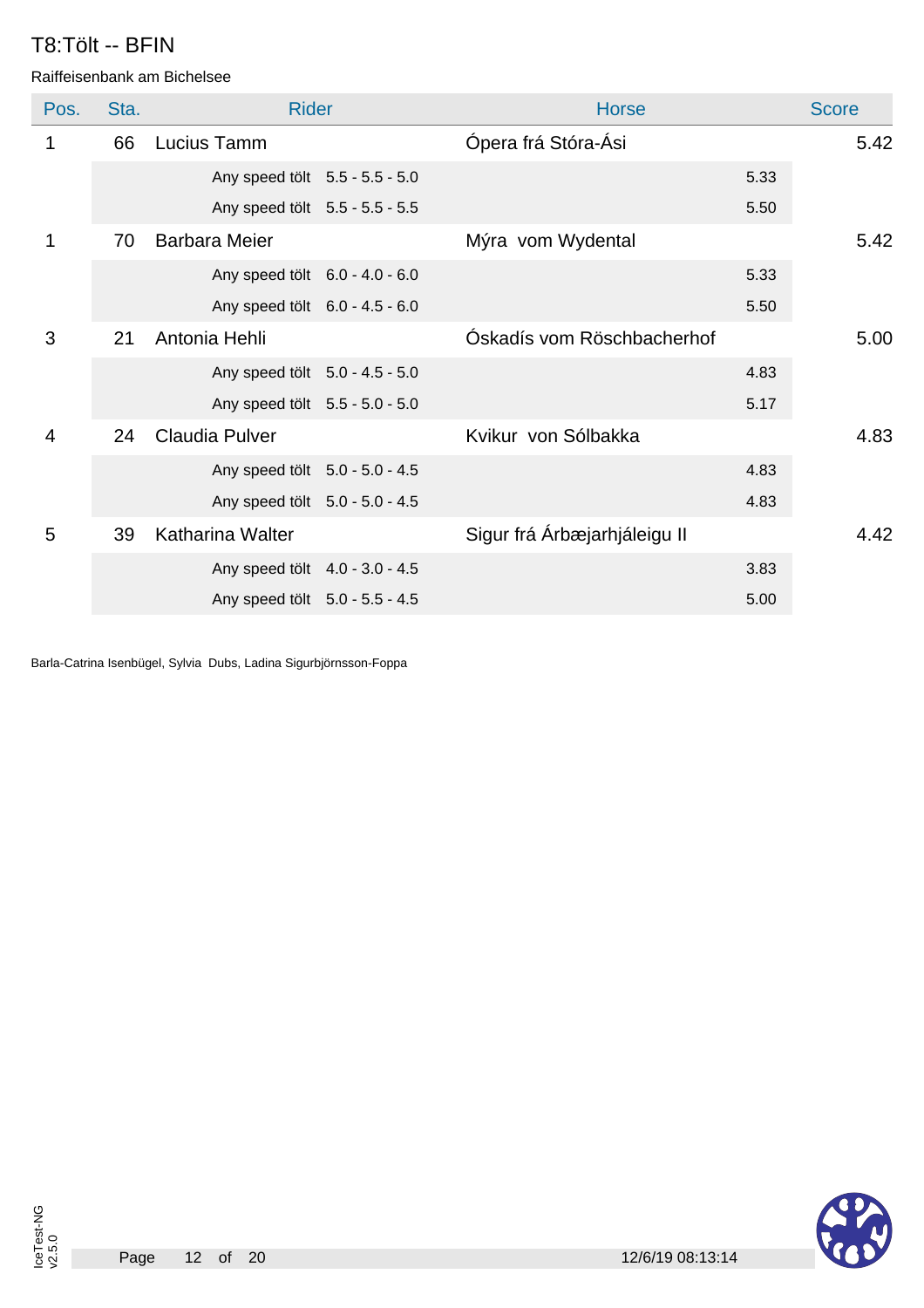### T8:Tölt -- AFIN

ı

Raiffeisenbank am Bichelsee

| Pos.           | Sta. | <b>Rider</b>                   | <b>Horse</b>               |      | <b>Score</b> |
|----------------|------|--------------------------------|----------------------------|------|--------------|
| 1              | 34   | <b>Grit Rüedi</b>              | Gleði frá Seljatungu       |      | 6.84         |
|                |      | Any speed tölt 6.5 - 6.5 - 7.0 |                            | 6.67 |              |
|                |      | Any speed tölt 7.0 - 7.0 - 7.0 |                            | 7.00 |              |
| $\overline{2}$ | 70   | <b>Barbara Meier</b>           | Mýra vom Wydental          |      | 6.00         |
|                |      | Any speed tölt 6.0 - 6.5 - 6.0 |                            | 6.17 |              |
|                |      | Any speed tölt 6.0 - 5.5 - 6.0 |                            | 5.83 |              |
| 3              | 18   | Eve Kessler                    | Hektor frá Skeiðvöllum     |      | 5.75         |
|                |      | Any speed tölt 5.5 - 6.0 - 5.5 |                            | 5.67 |              |
|                |      | Any speed tölt 6.0 - 6.0 - 5.5 |                            | 5.83 |              |
| $\overline{4}$ | 19   | <b>Susanne Meyer</b>           | Snarfari vom Barghof       |      | 5.67         |
|                |      | Any speed tölt 5.5 - 6.0 - 5.5 |                            | 5.67 |              |
|                |      | Any speed tölt 5.5 - 6.0 - 5.5 |                            | 5.67 |              |
| 5              | 67   | Céline Nussbaum                | Skári vom Neckertal        |      | 5.59         |
|                |      | Any speed tölt 5.5 - 5.5 - 5.5 |                            | 5.50 |              |
|                |      | Any speed tölt 5.5 - 6.0 - 5.5 |                            | 5.67 |              |
| 6              | 66   | Lucius Tamm                    | Ópera frá Stóra-Ási        |      | 5.50         |
|                |      | Any speed tölt 5.5 - 5.5 - 5.5 |                            | 5.50 |              |
|                |      | Any speed tölt 5.5 - 5.5 - 5.5 |                            | 5.50 |              |
| $\overline{7}$ | 46   | Leonie Bard                    | Samtíð frá Ketilsstöðum    |      | 5.33         |
|                |      | Any speed tölt 5.0 - 6.0 - 5.0 |                            | 5.33 |              |
|                |      | Any speed tölt 5.0 - 5.5 - 5.5 |                            | 5.33 |              |
|                | 59   | Heidi Eugster                  | Ögmundur frá Ketilsstöðum  |      |              |
|                | 60   | Valeska Lehmann                | Seiður frá Finnsstaðaholti |      |              |

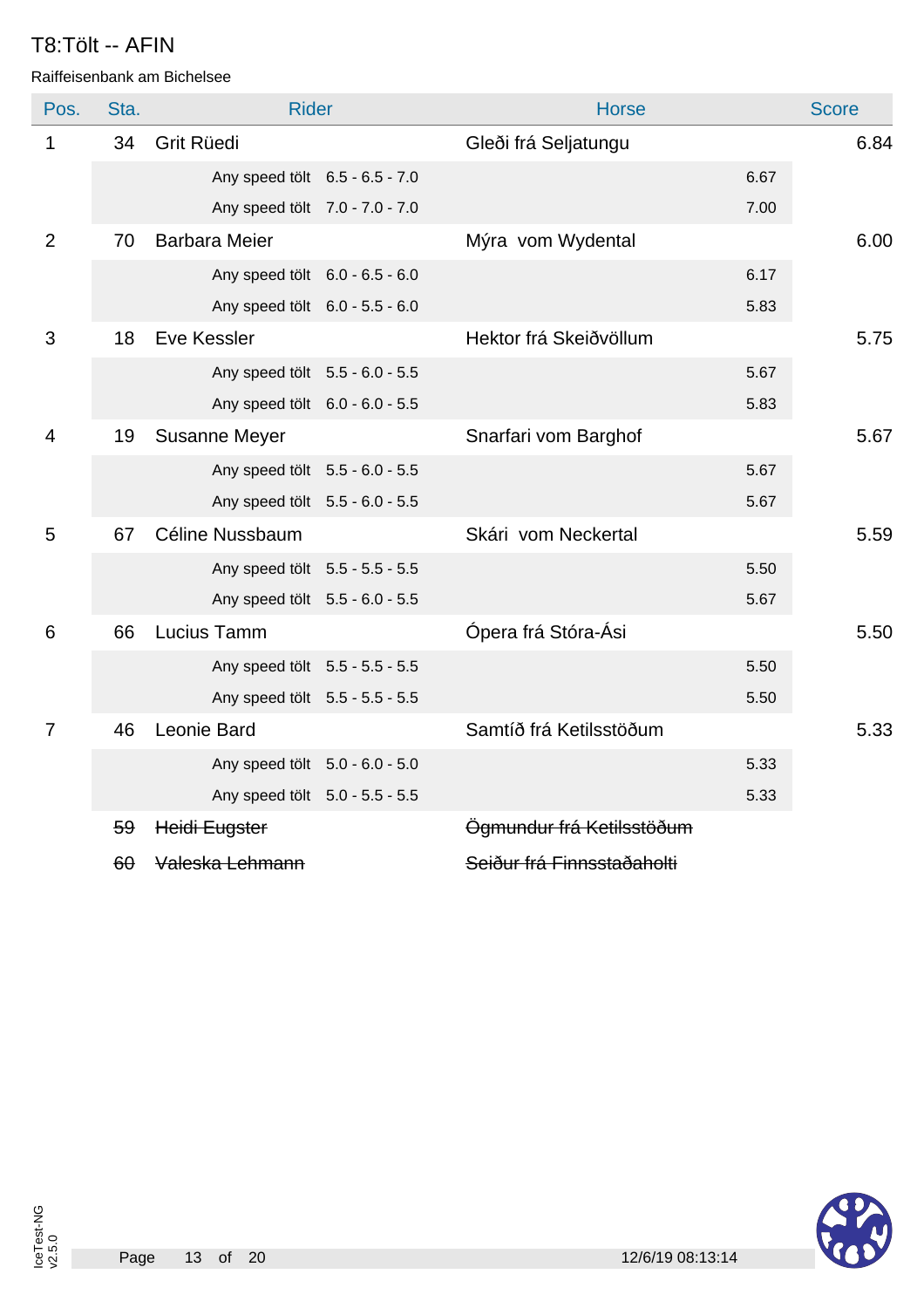## V2:Viergang -- PREL

Islandpferdehof Heuberg

| Pos.           | Sta.           | <b>Rider</b>                     | <b>Horse</b>                         | <b>Score</b> |      |
|----------------|----------------|----------------------------------|--------------------------------------|--------------|------|
|                | 36             | Alissa Roth                      | Heljar frá Skeiðvöllum               | <b>AFIN</b>  | 5.90 |
|                |                | Preliminary 6.0 - 6.0 - 5.7      |                                      | 5.90         |      |
| 2              | 69             | Seline Bleichenbacher            | Skuggi frá Selfossi                  | <b>AFIN</b>  | 5.73 |
|                |                | Preliminary 5.7 - 5.9 - 5.6      |                                      | 5.73         |      |
| 3              | 58             | Mirjam Eugster                   | Ögmundur frá Ketilsstöðum            | <b>AFIN</b>  | 5.70 |
|                |                | Preliminary 5.8 - 5.6 - 5.7      |                                      | 5.70         |      |
| $\overline{4}$ | $\overline{2}$ | Sandra Zippo                     | Partur frá Byggðarhorni              | <b>AFIN</b>  | 5.60 |
|                |                | Preliminary 5.9 - 5.7 - 5.2      |                                      | 5.60         |      |
| 5              | 42             | Susanne Walter                   | Alviðra frá Feti                     | <b>AFIN</b>  | 5.50 |
|                |                | $5.6 - 5.3 - 5.6$<br>Preliminary |                                      | 5.50         |      |
|                | 35             |                                  | vom Pfannenstiel<br><del>Samba</del> |              |      |

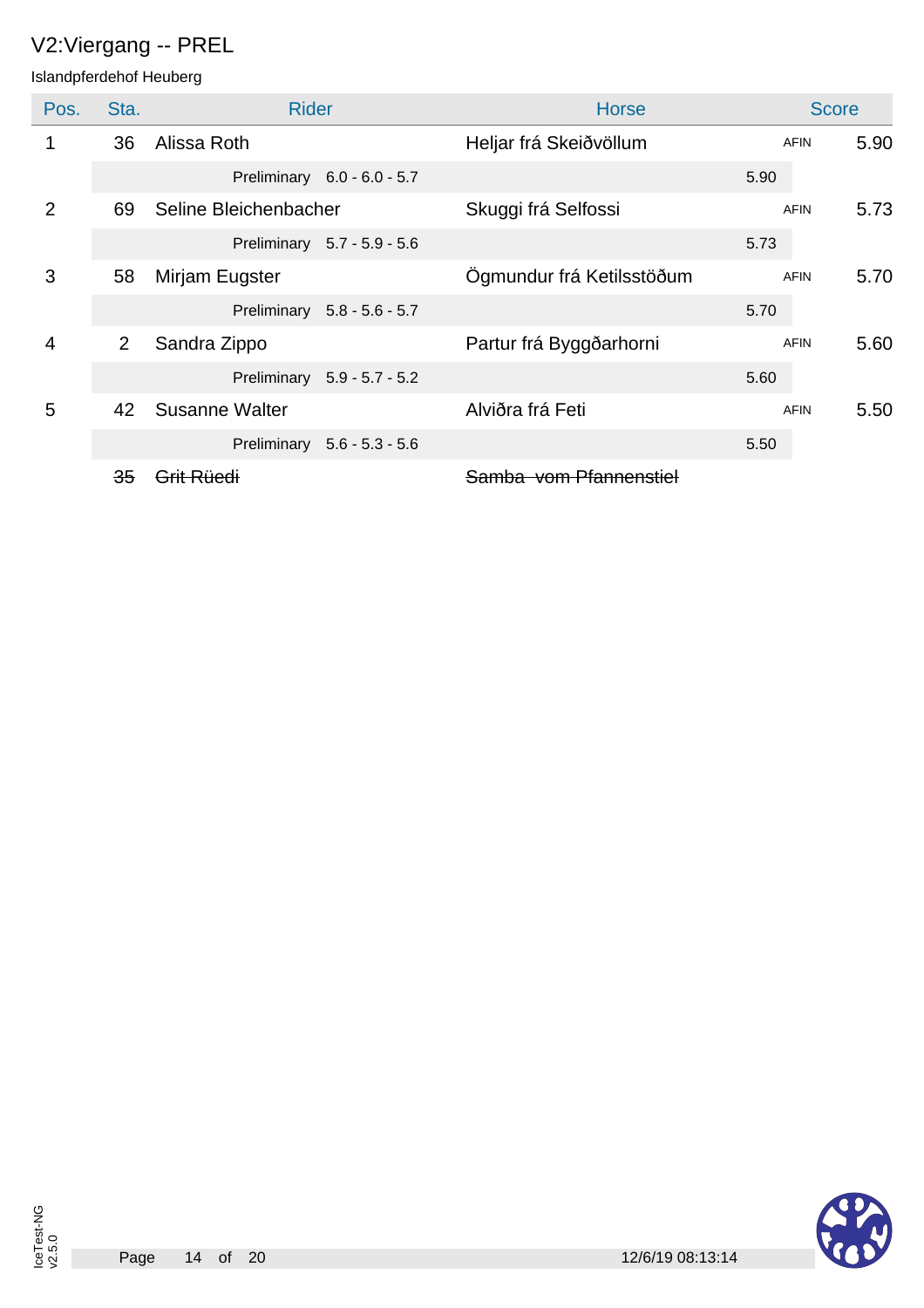## V2:Viergang -- AFIN

Islandpferdehof Heuberg

ı

| Pos.           | Sta.           | <b>Rider</b>          |                           | <b>Horse</b>              |      | <b>Score</b> |
|----------------|----------------|-----------------------|---------------------------|---------------------------|------|--------------|
| 1              | 36             | Alissa Roth           |                           | Heljar frá Skeiðvöllum    |      | 6.03         |
|                |                |                       | Slow tölt 5.5 - 5.5 - 6.0 |                           | 5.67 |              |
|                |                |                       | Trot $5.5 - 6.0 - 6.0$    |                           | 5.83 |              |
|                |                |                       | Walk 6.0 - 5.5 - 6.5      |                           | 6.00 |              |
|                |                |                       | Canter 6.0 - 6.5 - 6.5    |                           | 6.33 |              |
|                |                |                       | Fast tölt 6.0 - 6.5 - 6.5 |                           | 6.33 |              |
| $\overline{2}$ | $\overline{2}$ | Sandra Zippo          |                           | Partur frá Byggðarhorni   |      | 5.97         |
|                |                |                       | Slow tölt 6.0 - 6.0 - 5.5 |                           | 5.83 |              |
|                |                |                       | Trot 6.5 - 6.5 - 5.5      |                           | 6.17 |              |
|                |                |                       | Walk 6.5 - 6.5 - 6.5      |                           | 6.50 |              |
|                |                |                       | Canter 6.0 - 6.0 - 6.0    |                           | 6.00 |              |
|                |                |                       | Fast tölt 6.0 - 6.0 - 4.0 |                           | 5.33 |              |
| 3              | 42             | <b>Susanne Walter</b> |                           | Alviðra frá Feti          |      | 5.53         |
|                |                |                       | Slow tölt 5.5 - 5.5 - 5.5 |                           | 5.50 |              |
|                |                |                       | Trot 6.0 - 5.5 - 5.5      |                           | 5.67 |              |
|                |                |                       | Walk 5.0 - 5.0 - 5.5      |                           | 5.17 |              |
|                |                |                       | Canter 6.0 - 6.0 - 6.0    |                           | 6.00 |              |
|                |                |                       | Fast tölt 5.5 - 5.0 - 5.5 |                           | 5.33 |              |
| 4              | 69             | Seline Bleichenbacher |                           | Skuggi frá Selfossi       |      | 5.50         |
|                |                |                       | Slow tölt 6.0 - 5.0 - 6.0 |                           | 5.67 |              |
|                |                |                       | Trot 4.0 - 4.0 - 5.5      |                           | 4.50 |              |
|                |                |                       | Walk 5.5 - 5.5 - 5.5      |                           | 5.50 |              |
|                |                |                       | Canter 5.5 - 6.0 - 5.5    |                           | 5.67 |              |
|                |                |                       | Fast tölt 6.5 - 5.5 - 6.5 |                           | 6.17 |              |
|                | <del>58</del>  | Mirjam Eugster        |                           | Ögmundur frá Ketilsstöðum |      |              |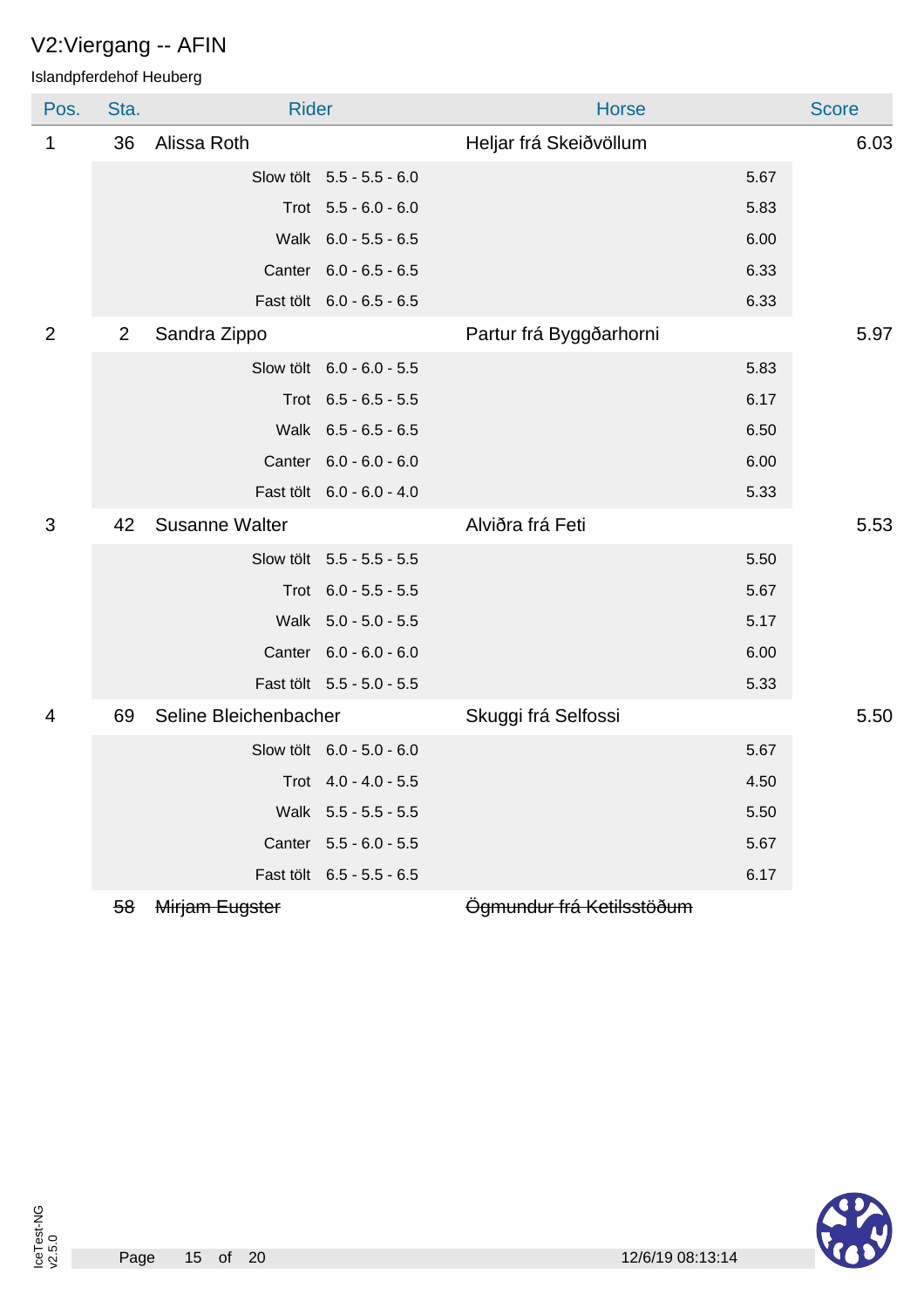# V5:Viergang -- PREL

Wirobit GmbH

| Pos.           | Sta. | <b>Rider</b>           |                             | <b>Horse</b>                |             | <b>Score</b> |
|----------------|------|------------------------|-----------------------------|-----------------------------|-------------|--------------|
| 1              | 9    | Jan Meier              |                             | Svanur frá Eyri             | <b>AFIN</b> | 5.80         |
|                |      |                        | Preliminary 5.6 - 5.9 - 5.9 |                             | 5.80        |              |
| $\overline{2}$ | 65   | <b>Barbara Meier</b>   |                             | Asmundur von Plarenga       | <b>AFIN</b> | 5.77         |
|                |      |                        | Preliminary 5.9 - 5.5 - 5.9 |                             | 5.77        |              |
| 3              | 46   | Leonie Bard            |                             | Samtíð frá Ketilsstöðum     | <b>AFIN</b> | 5.57         |
|                |      |                        | Preliminary 5.6 - 5.6 - 5.5 |                             | 5.57        |              |
| 4              | 18   | Eve Kessler            |                             | Hektor frá Skeiðvöllum      | <b>AFIN</b> | 5.53         |
|                |      |                        | Preliminary 5.6 - 5.6 - 5.4 |                             | 5.53        |              |
| 5              | 48   | <b>Barbara Meier</b>   |                             | Jói vom Wydental            | <b>AFIN</b> | 5.50         |
|                |      |                        | Preliminary 5.6 - 5.5 - 5.4 |                             | 5.50        |              |
| 6              | 20   | Mirjam Ambass          |                             | Kvistur von Mutzmalen       | <b>AFIN</b> | 5.27         |
|                |      |                        | Preliminary 5.4 - 5.3 - 5.1 |                             | 5.27        |              |
| 6              | 21   | Antonia Hehli          |                             | Óskadís vom Röschbacherhof  | <b>AFIN</b> | 5.27         |
|                |      |                        | Preliminary 5.0 - 5.3 - 5.5 |                             | 5.27        |              |
| 6              | 67   | Céline Nussbaum        |                             | Skári vom Neckertal         | <b>AFIN</b> | 5.27         |
|                |      |                        | Preliminary 5.4 - 5.3 - 5.1 |                             | 5.27        |              |
| 9              | 51   | Céline Rhiner          |                             | Jónína vom Eisbach          | <b>BFIN</b> | 5.23         |
|                |      |                        | Preliminary 5.4 - 5.0 - 5.3 |                             | 5.23        |              |
| 10             | 38   | Claudia Graf           |                             | Reindís vom Rheinblickhof   | <b>BFIN</b> | 5.17         |
|                |      |                        | Preliminary 5.4 - 5.1 - 5.0 |                             | 5.17        |              |
| 11             | 8    | Andrea Herrmann        |                             | Lúkas vom Kronshof          | <b>BFIN</b> | 5.13         |
|                |      |                        | Preliminary 5.3 - 5.0 - 5.1 |                             | 5.13        |              |
| 11             | 41   | Sarah Wyck             |                             | Klara vom Rittershof        | <b>BFIN</b> | 5.13         |
|                |      |                        | Preliminary 5.3 - 5.5 - 4.6 |                             | 5.13        |              |
| 11             | 52   | <b>Tanya Rhiner</b>    |                             | Hnysa von Schwand 2         | <b>BFIN</b> | 5.13         |
|                |      |                        | Preliminary 5.3 - 5.0 - 5.1 |                             | 5.13        |              |
| 14             | 66   | Lucius Tamm            |                             | Ópera frá Stóra-Ási         |             | 5.10         |
|                |      |                        | Preliminary 5.3 - 5.0 - 5.0 |                             | 5.10        |              |
| 15             | 26   | <b>Fides Perdrizat</b> |                             | Litli-Stjarni frá Ferjukoti |             | 5.03         |
|                |      |                        | Preliminary 5.4 - 4.8 - 4.9 |                             | 5.03        |              |

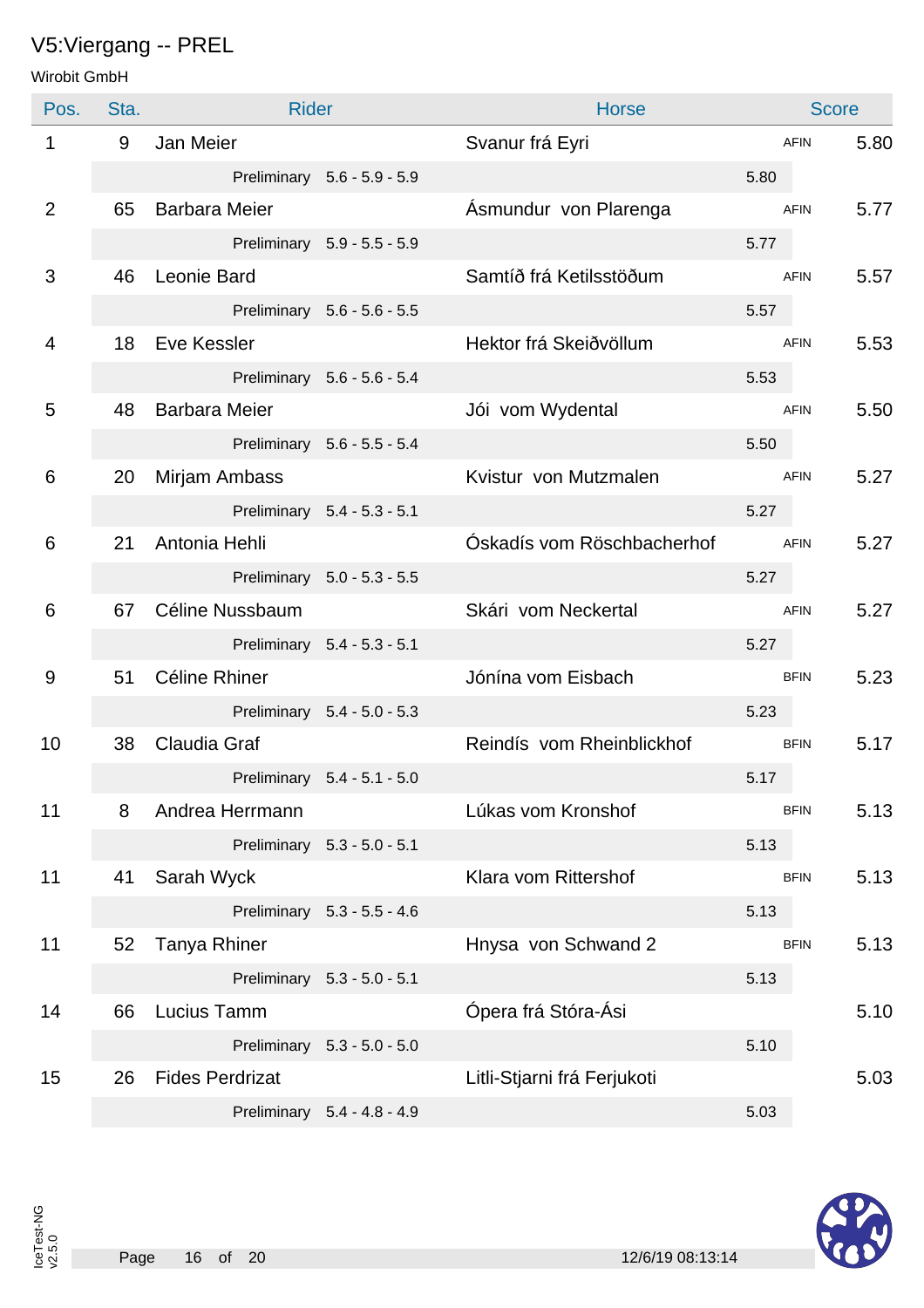| 15 | 39          | <b>Katharina Walter</b>     | Sigur frá Árbæjarhjáleigu II        |             | 5.03 |
|----|-------------|-----------------------------|-------------------------------------|-------------|------|
|    |             | Preliminary 5.5 - 5.0 - 4.6 |                                     | 5.03        |      |
| 17 | 6           | Rick Hürlimann              | Spútnik vom Mühlental               | <b>AFIN</b> | 4.97 |
|    |             | Preliminary 5.0 - 5.0 - 4.9 |                                     | 4.97        |      |
| 17 | 33          | Sina Akeret                 | Tumi frá Dalsholti                  | <b>AFIN</b> | 4.97 |
|    |             | Preliminary 5.1 - 4.9 - 4.9 |                                     | 4.97        |      |
| 19 | $\mathbf 1$ | <b>Karin Frei</b>           | Eyrún vom Ruwerbach                 |             | 4.90 |
|    |             | Preliminary 4.9 - 5.0 - 4.8 |                                     | 4.90        |      |
| 19 | 17          | <b>Elin Ernst</b>           | Stebbi vom Schloß Neubronn          | <b>AFIN</b> | 4.90 |
|    |             | Preliminary 5.1 - 4.8 - 4.8 |                                     | 4.90        |      |
| 21 | 13          | Laura Peuckert              | Drakt frá Grenstanga                |             | 4.87 |
|    |             | Preliminary 5.1 - 5.1 - 4.4 |                                     | 4.87        |      |
| 21 | 37          | <b>Chiara Arnet</b>         | Brella frá Sauðárkróki              | <b>AFIN</b> | 4.87 |
|    |             | Preliminary 5.1 - 5.0 - 4.5 |                                     | 4.87        |      |
| 23 | 55          | Annina Landwehr             | Líf frá Langholti II                |             | 4.70 |
|    |             | Preliminary 4.6 - 5.0 - 4.5 |                                     | 4.70        |      |
| 24 | 50          | Rubina Kostenbader          | Njóla von Schwand 2                 |             | 4.63 |
|    |             | Preliminary 4.5 - 4.5 - 4.9 |                                     | 4.63        |      |
| 25 | 30          | <b>Bertschi Sophie</b>      | Vikur frá Varmadal                  |             | 4.57 |
|    |             | Preliminary 4.8 - 4.8 - 4.1 |                                     | 4.57        |      |
| 26 | 43          | Julie Hagmann               | Fræna-Skjóna frá Fljótarfákum       |             | 4.20 |
|    |             | Preliminary 4.4 - 4.4 - 3.8 |                                     | 4.20        |      |
| 27 | 5           | Franziska Bengtsson         | Gletta vom Brandenbüsch             |             | 3.93 |
|    |             | Preliminary 4.1 - 3.6 - 4.1 |                                     | 3.93        |      |
| 28 | 27          | Sandra Reinhart             | Mýlnir vom Maischeiderland          |             | 3.70 |
|    |             | Preliminary 4.0 - 3.5 - 3.6 |                                     | 3.70        |      |
|    | 45          | Rebecca Wirth               | Glampi von Hesta-Kykki              |             |      |
|    | 47          | Valeria Frischknecht        | Vaskur von Vatlaboe                 |             |      |
|    | 57          | Nicole Elsasser             | <del>Fjörður frá Flugumýri II</del> |             |      |
|    | 60          | Valeska Lehmann             | Seiður frá Finnsstaðaholti          |             |      |

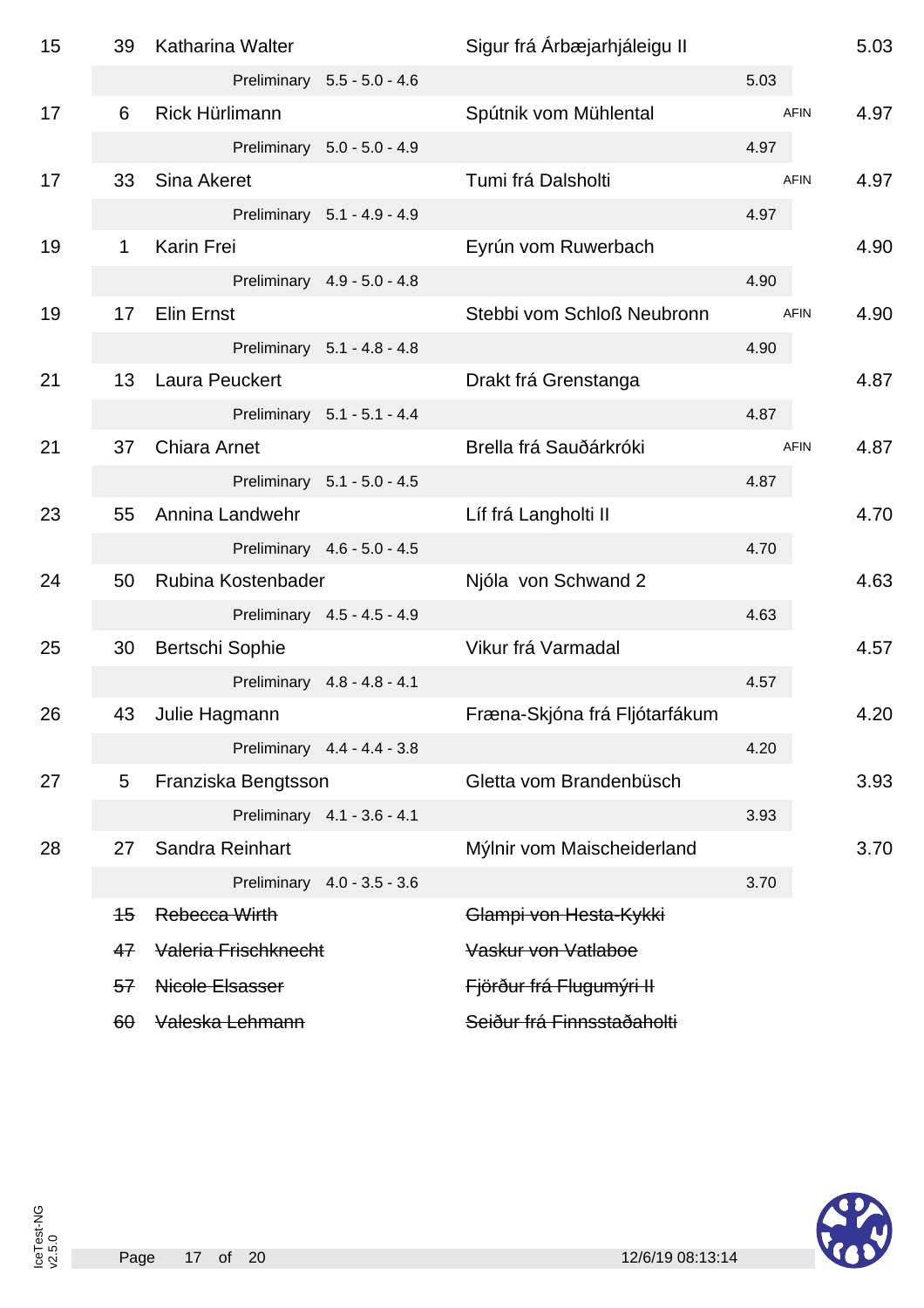## V5:Viergang -- BFIN

Wirobit GmbH

| Pos.           | Sta. | <b>Rider</b>                   |                        | <b>Horse</b>              |      | <b>Score</b> |
|----------------|------|--------------------------------|------------------------|---------------------------|------|--------------|
| 1              | 8    | Andrea Herrmann                |                        | Lúkas vom Kronshof        |      | 5.38         |
|                |      | Any speed tölt 4.5 - 4.5 - 5.0 |                        |                           | 4.67 |              |
|                |      |                                | Trot $5.5 - 5.5 - 5.5$ |                           | 5.50 |              |
|                |      |                                | Walk 5.5 - 5.5 - 6.0   |                           | 5.67 |              |
|                |      |                                | Canter 5.5 - 6.0 - 5.5 |                           | 5.67 |              |
| $\overline{2}$ | 51   | Céline Rhiner                  |                        | Jónína vom Eisbach        |      | 5.29         |
|                |      | Any speed tölt 4.5 - 5.0 - 4.5 |                        |                           | 4.67 |              |
|                |      |                                | Trot 5.5 - 5.0 - 4.5   |                           | 5.00 |              |
|                |      |                                | Walk 6.0 - 5.5 - 6.5   |                           | 6.00 |              |
|                |      |                                | Canter 6.0 - 5.5 - 5.0 |                           | 5.50 |              |
| 3              | 38   | Claudia Graf                   |                        | Reindís vom Rheinblickhof |      | 5.25         |
|                |      | Any speed tölt 5.5 - 5.5 - 5.0 |                        |                           | 5.33 |              |
|                |      |                                | Trot 5.0 - 5.5 - 5.0   |                           | 5.17 |              |
|                |      |                                | Walk 5.5 - 5.5 - 5.5   |                           | 5.50 |              |
|                |      |                                | Canter 5.0 - 5.0 - 5.0 |                           | 5.00 |              |
| 4              | 52   | <b>Tanya Rhiner</b>            |                        | Hnysa von Schwand 2       |      | 5.13         |
|                |      | Any speed tölt 4.5 - 4.5 - 4.5 |                        |                           | 4.50 |              |
|                |      |                                | Trot 5.0 - 5.0 - 4.5   |                           | 4.83 |              |
|                |      |                                | Walk 5.5 - 5.0 - 6.5   |                           | 5.67 |              |
|                |      |                                | Canter 5.5 - 5.5 - 5.5 |                           | 5.50 |              |
| 5              |      | 41 Sarah Wyck                  |                        | Klara vom Rittershof      |      | 4.50         |
|                |      | Any speed tölt 5.0 - 5.0 - 5.0 |                        |                           | 5.00 |              |
|                |      |                                | Trot 3.5 - 4.0 - 2.5   |                           | 3.33 |              |
|                |      |                                | Walk 5.0 - 5.0 - 5.0   |                           | 5.00 |              |
|                |      |                                | Canter 5.0 - 5.0 - 4.0 |                           | 4.67 |              |

Barla-Catrina Isenbügel, Sylvia Dubs, Ladina Sigurbjörnsson-Foppa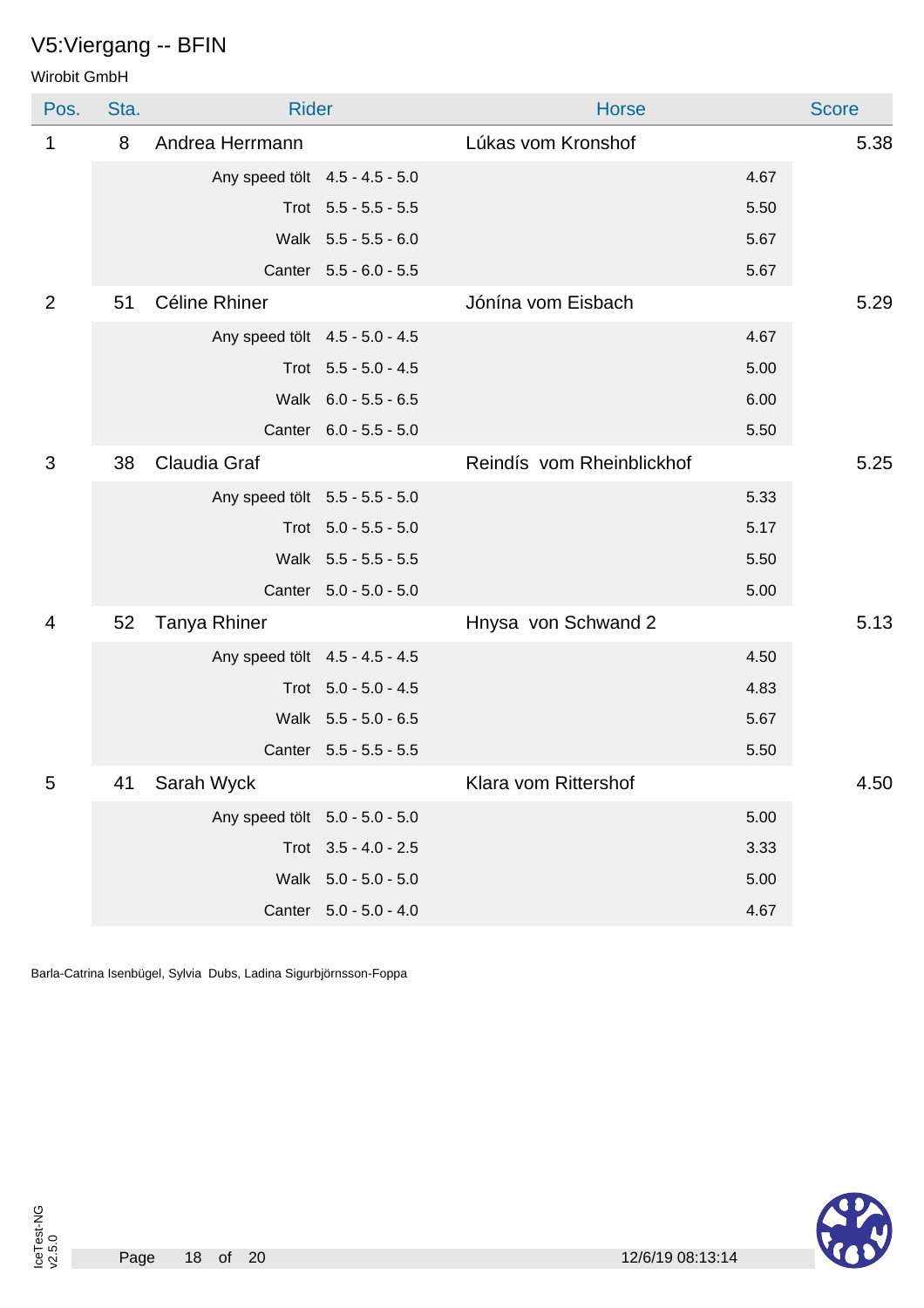## V5:Viergang -- AFIN

Wirobit GmbH

| Pos.           | Sta. | <b>Rider</b>                   |                        | <b>Horse</b>            |      | <b>Score</b> |
|----------------|------|--------------------------------|------------------------|-------------------------|------|--------------|
| 1              | 18   | Eve Kessler                    |                        | Hektor frá Skeiðvöllum  |      | 5.63         |
|                |      | Any speed tölt 6.0 - 5.5 - 5.5 |                        |                         | 5.67 |              |
|                |      |                                | Trot 5.0 - 5.5 - 5.5   |                         | 5.33 |              |
|                |      |                                | Walk 6.0 - 5.5 - 5.5   |                         | 5.67 |              |
|                |      |                                | Canter 6.0 - 6.0 - 5.5 |                         | 5.83 |              |
| $\overline{2}$ | 65   | <b>Barbara Meier</b>           |                        | Ásmundur von Plarenga   |      | 5.58         |
|                |      | Any speed tölt 5.0 - 4.5 - 5.5 |                        |                         | 5.00 |              |
|                |      |                                | Trot 5.5 - 5.5 - 5.5   |                         | 5.50 |              |
|                |      |                                | Walk 5.5 - 5.5 - 5.5   |                         | 5.50 |              |
|                |      |                                | Canter 6.5 - 6.5 - 6.0 |                         | 6.33 |              |
| 3              | 46   | Leonie Bard                    |                        | Samtíð frá Ketilsstöðum |      | 5.50         |
|                |      | Any speed tölt 5.5 - 5.5 - 5.5 |                        |                         | 5.50 |              |
|                |      |                                | Trot $5.5 - 6.0 - 5.0$ |                         | 5.50 |              |
|                |      |                                | Walk 5.0 - 6.0 - 5.0   |                         | 5.33 |              |
|                |      |                                | Canter 5.5 - 6.0 - 5.5 |                         | 5.67 |              |
| 4              | 20   | Mirjam Ambass                  |                        | Kvistur von Mutzmalen   |      | 5.46         |
|                |      | Any speed tölt 5.5 - 5.0 - 5.5 |                        |                         | 5.33 |              |
|                |      |                                | Trot $5.5 - 5.5 - 5.0$ |                         | 5.33 |              |
|                |      |                                | Walk 5.5 - 6.0 - 5.5   |                         | 5.67 |              |
|                |      |                                | Canter 6.0 - 5.5 - 5.0 |                         | 5.50 |              |
| 5              | 67   | Céline Nussbaum                |                        | Skári vom Neckertal     |      | 5.37         |
|                |      | Any speed tölt 5.5 - 5.5 - 5.5 |                        |                         | 5.50 |              |
|                |      |                                | Trot 5.5 - 5.5 - 5.0   |                         | 5.33 |              |
|                |      |                                | Walk 5.5 - 5.5 - 5.0   |                         | 5.33 |              |
|                |      |                                | Canter 5.5 - 5.5 - 5.0 |                         | 5.33 |              |
| 6              | 8    | Andrea Herrmann                |                        | Lúkas vom Kronshof      |      | 5.33         |
|                |      | Any speed tölt 4.5 - 5.0 - 5.0 |                        |                         | 4.83 |              |
|                |      |                                | Trot 5.5 - 5.5 - 5.0   |                         | 5.33 |              |
|                |      |                                | Walk 6.0 - 6.0 - 5.5   |                         | 5.83 |              |
|                |      | Canter                         | $5.0 - 6.0 - 5.0$      |                         | 5.33 |              |